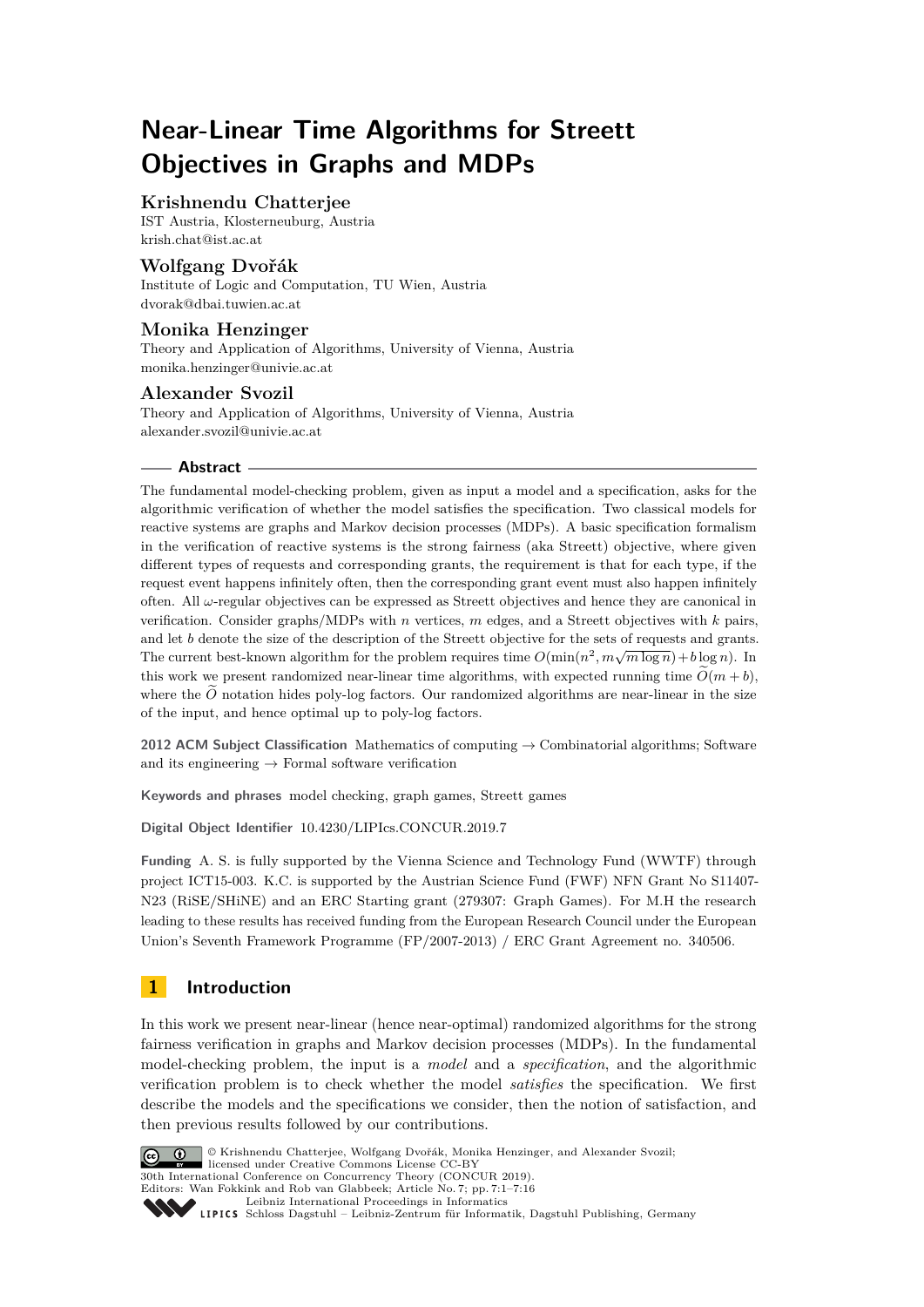### **7:2 Near-Linear Time Algorithms for Streett Objectives in Graphs and MDPs**

**Models: Graphs and MDPs.** Graphs and Markov decision processes (MDPs) are two classical models of reactive systems. The states of a reactive system are represented by the vertices of a graph, the transitions of the system are represented by the edges and nonterminating trajectories of the system are represented as infinite paths of the graph. Graphs are a classical model for reactive systems with nondeterminism, and MDPs extend graphs with probabilistic transitions that represent reactive systems with both nondeterminism and uncertainty. Thus graphs and MDPs are the standard models of reactive systems with nondeterminism, and nondeterminism with stochastic aspects, respectively [\[15,](#page-14-0) [2\]](#page-14-1). Moreover MDPs are used as models for concurrent finite-state processes [\[16,](#page-14-2) [28\]](#page-15-1) as well as probabilistic systems in open environments [\[26,](#page-15-2) [23,](#page-15-3) [17,](#page-14-3) [2\]](#page-14-1).

**Specification: Strong fairness (aka Streett) objectives.** A basic and fundamental specification formalism in the analysis of reactive systems is the *strong fairness condition*. The strong fairness conditions (aka Streett objectives) consist of *k* types of requests and corresponding grants, and the requirement is that for each type if the request happens infinitely often, then the corresponding grant must also happen infinitely often. Beyond safety, reachability, and liveness objectives, the most standard properties that arise in the analysis of reactive systems are Streett objectives, and chapters of standard textbooks in verification are devoted to it (e.g., [\[15,](#page-14-0) Chapter 3.3], [\[24,](#page-15-4) Chapter 3], [\[1,](#page-14-4) Chapters 8, 10]). In addition, *ω*-regular objectives can be specified as Streett objectives, e.g., LTL formulas and non-deterministic *ω*-automata can be translated to deterministic Streett automata [\[25\]](#page-15-5) and efficient translations have been an active research area [\[6,](#page-14-5) [18,](#page-14-6) [22\]](#page-15-6). Consequently, Streett objectives are a canonical class of objectives that arise in verification.

**Satisfaction.** The notions of satisfaction for graphs and MDPs are as follows: For graphs, the notion of satisfaction requires that there is a trajectory (infinite path) that belongs to the set of paths specified by the Streett objective. For MDPs the satisfaction requires that there is a strategy to resolve the nondeterminism such that the Streett objective is ensured almost-surely (with probability 1). Thus the algorithmic model-checking problem of graphs and MDPs with Streett objectives is a central problem in verification, and is at the heart of many state-of-the-art tools such as SPIN, NuSMV for graphs [\[20,](#page-14-7) [14\]](#page-14-8), PRISM, LiQuor, Storm for MDPs [\[23,](#page-15-3) [13,](#page-14-9) [17\]](#page-14-3).

Our contributions are related to the algorithmic complexity of graphs and MDPs with Streett objectives. We first present previous results and then our contributions.

**Previous results.** The most basic algorithm for the problem for graphs is based on repeated SCC (strongly connected component) computation, and informally can be described as follows: for a given SCC, (a) if for every request type that is present in the SCC the corresponding grant type is also present in the SCC, then the SCC is identified as "good", (b) else vertices of each request type that have no corresponding grant type in the SCC are removed, and the algorithm recursively proceeds on the remaining graph. Finally, reachability to good SCCs is computed. The algorithm for MDPs is similar where the SCC computation is replaced with maximal end-component (MEC) computation, and reachability to good SCCs is replaced with probability 1 reachability to good MECs. The basic algorithms for graphs and MDPs with Streett objective have been improved in several works, such as for graphs in [\[19,](#page-14-10) [10\]](#page-14-11), for MEC computation in [\[7,](#page-14-12) [8,](#page-14-13) [9\]](#page-14-14), and MDPs with Streett objectives in [\[5\]](#page-14-15). For graphs/MDPs with *n* vertices, *m* edges, and *k* request-grant pairs with *b* denoting the size to describe the request grant pairs, the current best-known bound is  $O(\min(n^2, m\sqrt{m \log n}) + b \log n)$ .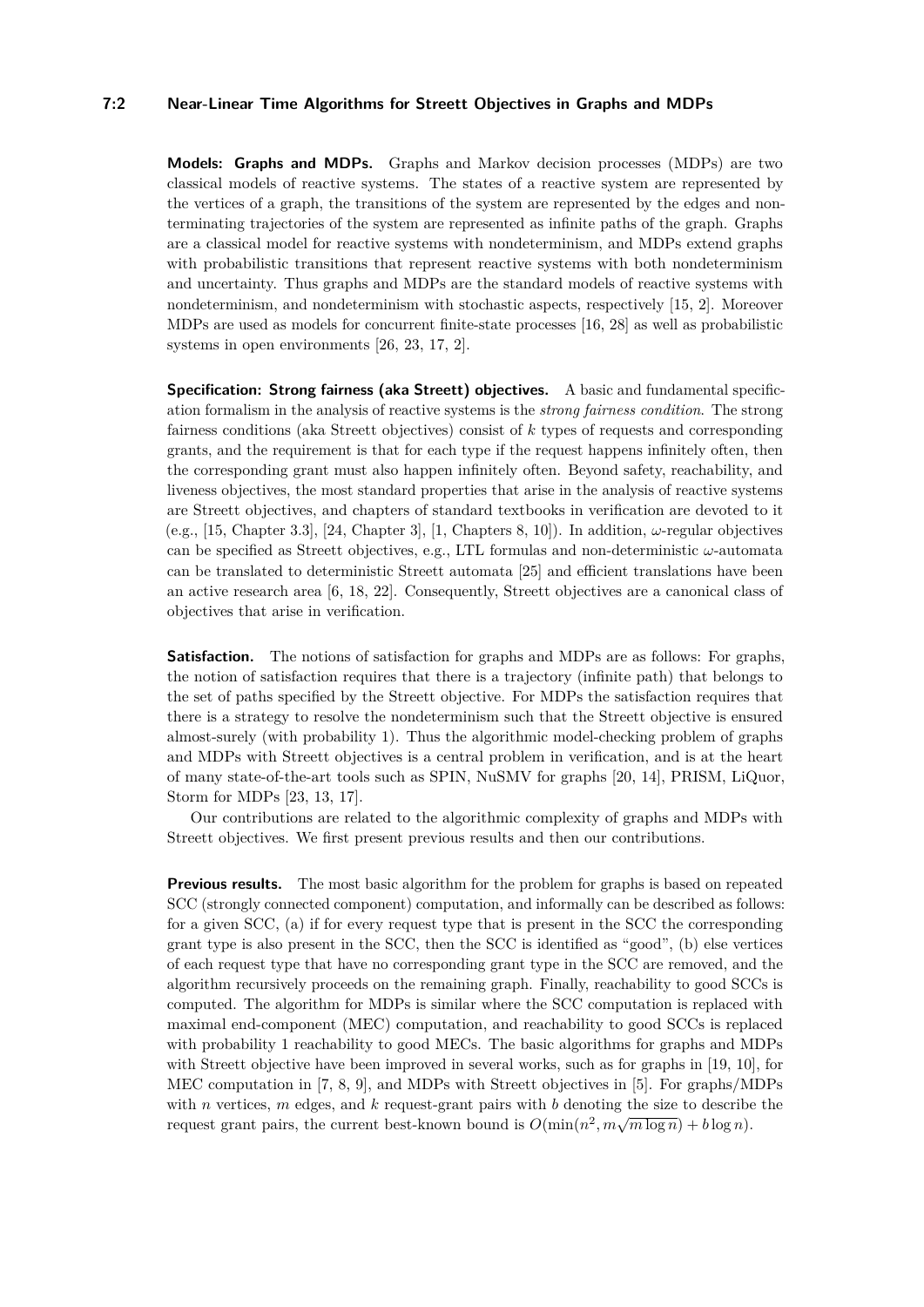#### **K. Chatterjee, W. Dvořák, M. Henzinger, and A. Svozil 7:3**

**Our contributions.** In this work, our main contributions are randomized near-linear time (i.e. linear times a polylogarithmic factor) algorithms for graphs and MDPs with Streett objectives. In detail, our contributions are as follows:

- First, we present a near-linear time randomized algorithm for graphs with Streett objectives where the expected running time is  $O(m + b)$ , where the *O* notation hides poly-log factors. Our algorithm is based on a recent randomized algorithm for maintaining the SCC decomposition of graphs under edge deletions, where the expected total running time is near linear [\[4\]](#page-14-16).
- $\blacksquare$  Second, by exploiting the results of [\[4\]](#page-14-16) we present a randomized near-linear time algorithm for computing the MEC decomposition of an MDP where the expected running time is  $\tilde{O}(m)$ . We extend the results of [\[4\]](#page-14-16) from graphs to MDPs and present a randomized algorithm to maintain the MEC decomposition of an MDP under edge deletions, where the expected total running time is near linear [\[4\]](#page-14-16).
- Finally, we use the result of the above item to present a near-linear time randomized algorithm for MDPs with Streett objectives where the expected running time is  $O(m + b)$ .

All our algorithms are randomized and since they are near-linear in the size of the input, they are optimal up to poly-log factors. An important open question is whether there are deterministic algorithms that can improve the existing running time bound for graphs and MDPs with Streett objectives. Our algorithms are deterministic except for the invocation of the decremental SCC algorithm presented in [\[4\]](#page-14-16).

**Table 1** Summary of Results.

| Problem                       | New Running Time         | Old Running Time                            |
|-------------------------------|--------------------------|---------------------------------------------|
| Streett Objectives on Graphs  | $O(m+b)$                 | $O(\min(n^2, m\sqrt{m}) + b)$ [11, 19]      |
| Almost-Sure Reachability      | $\widetilde{O}(m)$       | $O(m \cdot n^{2/3})$ [5, 9]                 |
| MEC Decomposition             | $\widetilde{O}(m)$       | $O(m \cdot n^{2/3})$ [9]                    |
| Decremental MEC Decomposition | $\sim$<br>$\tilde{O}(m)$ | $O(nm)$ [9]                                 |
| Streett Objectives on MDPs    | $\widetilde{O}(m+b)$     | $\widetilde{O}(\min(n^2, m\sqrt{m})+b)$ [5] |

## **2 Preliminaries**

A *Markov decision process (MDP)*  $P = ((V, E), (V_1, V_R), \delta)$  consists of a finite set of vertices *V* partitioned into the player-1 vertices  $V_1$  and the random vertices  $V_R$ , a finite set of edges  $E \subseteq (V \times V)$ , and a probabilistic transition function  $\delta$ . The probabilistic transition function maps every random vertex in  $V_R$  to an element of  $\mathcal{D}(V)$ , where  $\mathcal{D}(V)$  is the set of probability distributions over the set of vertices *V*. A random vertex *v* has an edge to a vertex  $w \in V$ , i.e.  $(v, w) \in E$  iff  $\delta(v)[w] > 0$ . An edge  $e = (u, v)$  is a *random edge* if  $u \in V_R$  otherwise it is a *player-1 edge*. W.l.o.g. we assume  $\delta(v)$  to be the uniform distribution over vertices *u* with  $(v, u) \in E$ .

*Graphs* are a special case of MDPs with  $V_R = \emptyset$ . The set  $In(v)$  ( $Out(v)$ ) describes the set of predecessors (successors) of a vertex *v*. More formally,  $In(v)$  is defined as the set  $\{w \in V \mid (w, v) \in E\}$  and  $Out(v) = \{w \in V \mid (v, w) \in E\}$ . When *U* is a set of vertices, we define  $E(U)$  to be the set of all edges incident to the vertices in  $U$ . More formally,  $E(U) = \{(u, v) \in E \mid u \in U \lor v \in U\}$ . With *G*[*S*] we denote the subgraph of a graph  $G = (V, E)$  induced by the set of vertices  $S \subseteq V$ . Let  $GraphReach(S)$  be the set of vertices in *G* that can reach a vertex of  $S \subseteq V$ . The set GraphReach(*S*) can be found in linear time using depth-first search [\[27\]](#page-15-7). When a vertex *u* can reach another vertex *v* and vice versa, we say that *u* and *v* are *strongly connected*.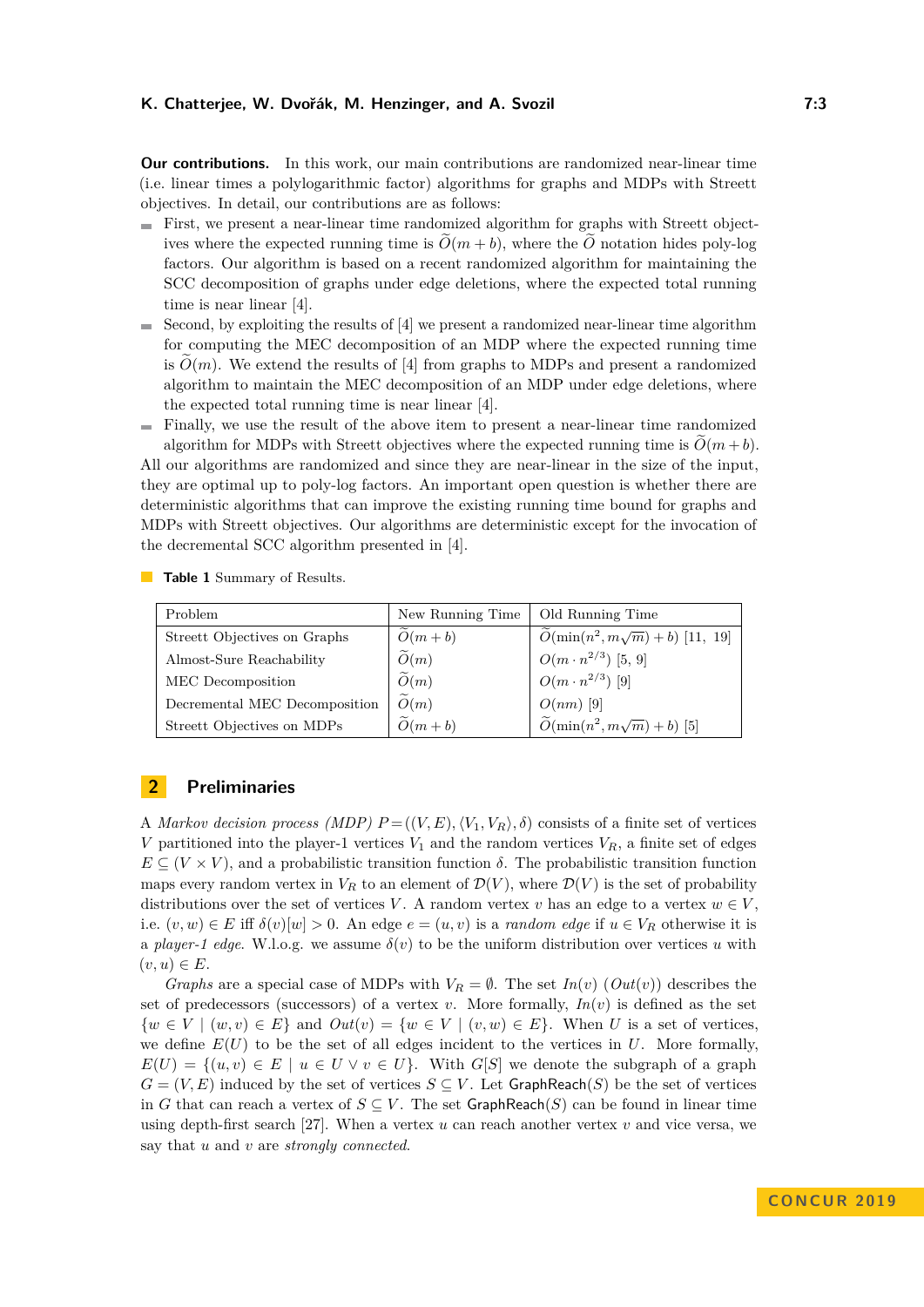#### **7:4 Near-Linear Time Algorithms for Streett Objectives in Graphs and MDPs**

A *play* is an infinite sequence  $\omega = \langle v_0, v_1, v_2, \ldots \rangle$  of vertices such that each  $(v_{i-1}, v_i) \in E$ for all  $i \geq 1$ . The set of all plays is denoted with  $\Omega$ . A play is initialized by placing a token on an initial vertex. If the token is on a vertex owned by player-1, he moves the token along one of the outgoing edges, whereas if the token is at a random vertex  $v \in V_R$ , the next vertex is chosen according to the probability distribution  $\delta(v)$ . The infinite sequence of vertices (infinite walk) formed in this way is a play.

*Strategies* are recipes for player 1 to extend finite prefixes of plays. Formally, a player-1 *strategy* is a function  $\sigma: V^* \cdot V_1 \mapsto V$  which maps every finite prefix  $\omega \in V^* \cdot V_1$  of a play that ends in a player-1 vertex *v* to a successor vertex  $\sigma(\omega) \in V$ , i.e.,  $(v, \sigma(\omega)) \in E$ . A player-1 strategy is *memoryless* if  $\sigma_1(\omega) = \sigma_1(\omega')$  for all  $\omega, \omega' \in V^* \cdot V_1$  that end in the same vertex  $v \in V_i$ , i.e., the strategy does not depend on the entire prefix, but only on the last vertex. We write  $\Sigma$  for the set of all strategies for player 1.

The *outcome of strategies* is defined as follows: In graphs, given a starting vertex, a strategy for player 1 induces a unique play in the graph. In MDPs, given a starting vertex *v* and a strategy  $\sigma \in \Sigma$ , the outcome of the game is a random walk  $w_v^{\sigma}$  for which the probability of every event is uniquely defined, where an *event*  $A \subseteq \Omega$  is a measurable set of plays [\[28\]](#page-15-1). For a vertex *v*, strategy  $\sigma \in \Sigma$  and an event  $\mathcal{A} \subseteq \Omega$ , we denote by  $\Pr_v^{\sigma}(\mathcal{A})$  the probability that a play belongs to  $A$  if the game starts at  $v$  and player 1 follows  $\sigma$ .

An *objective*  $\phi \subseteq \Omega$  for player 1 is an event, i.e., objectives describe the set of winning plays. A play  $\omega \in \Omega$  *satisfies* the objective if  $\omega \in \phi$ . In MDPs, a player-1 strategy  $\sigma \in \Sigma$  is almost-sure (a.s.) winning from a starting vertex  $v \in V$  for an objective  $\phi$  iff  $\Pr_v^{\sigma}(\phi) = 1$ . The *winning set*  $\langle\langle 1 \rangle_{a.s.}(\phi)$  for player 1 is the set of vertices from which player 1 has an almost-sure winning strategy. We consider Reachability objectives and *k*-pair Streett objectives.

Given a set  $T \subseteq V$  of vertices, the *reachability objective* Reach(T) requires that some vertex in *T* be visited. Formally, the sets of winning plays are  $Reach(T) = \{v_0, v_1, v_2, \ldots\} \in$  $\Omega \mid \exists k \geq 0 \text{ s.t. } v_k \in T\}.$  We say v can reach u almost-surely (a.s.) if  $v \in \langle\!\langle 1 \rangle\!\rangle_{a.s.}$  (*Reach*({*u*})). The *k-pair Streett objective* consists of *k*-Streett pairs

 $(L_1, U_1), (L_2 U_2), \ldots, (L_k, U_k)$  where all  $L_i, U_i \subseteq V$  for  $1 \leq i \leq k$ . An infinite path satisfies the objective iff for all  $1 \leq i \leq k$  some vertex of  $L_i$  is visited infinitely often, then some vertex of  $U_i$  is visited infinitely often.

Given an MDP  $P = (V, E, \langle V_1, V_R \rangle, \delta)$ , an *end-component* is a set of vertices  $X \subseteq V$ s.t. (1) the subgraph induced by *X* is strongly connected (i.e.,  $(X, E \cap X \times X)$  is strongly connected) and (2) all random vertices have their outgoing edges in *X*. More formally, for all  $v \in X \cap V_R$  and all  $(v, u) \in E$  we have  $u \in X$ . In a graph, if (1) holds for a set of vertices  $X \subseteq V$  we call the set X strongly connected subgraph (SCS). An end-component, SCS respectively, is *trivial* if it only contains a single vertex with no edges. All other end-components, SCSs respectively, are *non-trivial*. A *maximal end-component* (MEC) is an end-component which is maximal under set inclusion. The importance of MECs is as follows: (i) it generalizes *strongly connected components* (SCCs) in graphs (with  $V_R = \emptyset$ ) and closed recurrent sets of Markov chains (with  $V_1 = \emptyset$ ); and (ii) in a MEC X, player-1 can almost-surely reach all vertices  $u \in X$  from every vertex  $v \in X$ . The MEC-decomposition of an MDP is the partition of the vertex set into MECs and the set of vertices which do not belong to any MEC. The condensation of a graph  $G$  denoted by  **is the graph** where all vertices in the same SCC in  $G$  are contracted. The vertices of  $\mathsf{COMDENSE}(G)$  are called *nodes* to distinguish them from the vertices in *G*.

Let *C* be a strongly connected component (SCC) of  $G = (V, E)$ . The SCC *C* is a *bottom SCC* if no vertex  $v \in C$  has an edge to a vertex in  $V \setminus C$ , i.e., no outgoing edges. Consider an MDP  $P = (V, E, \langle V_1, V_R \rangle, \delta)$  and notice that every bottom SCC *C* in the graph  $G = (V, E)$ is a MEC because no vertex (and thus no random vertex) has an outgoing edge.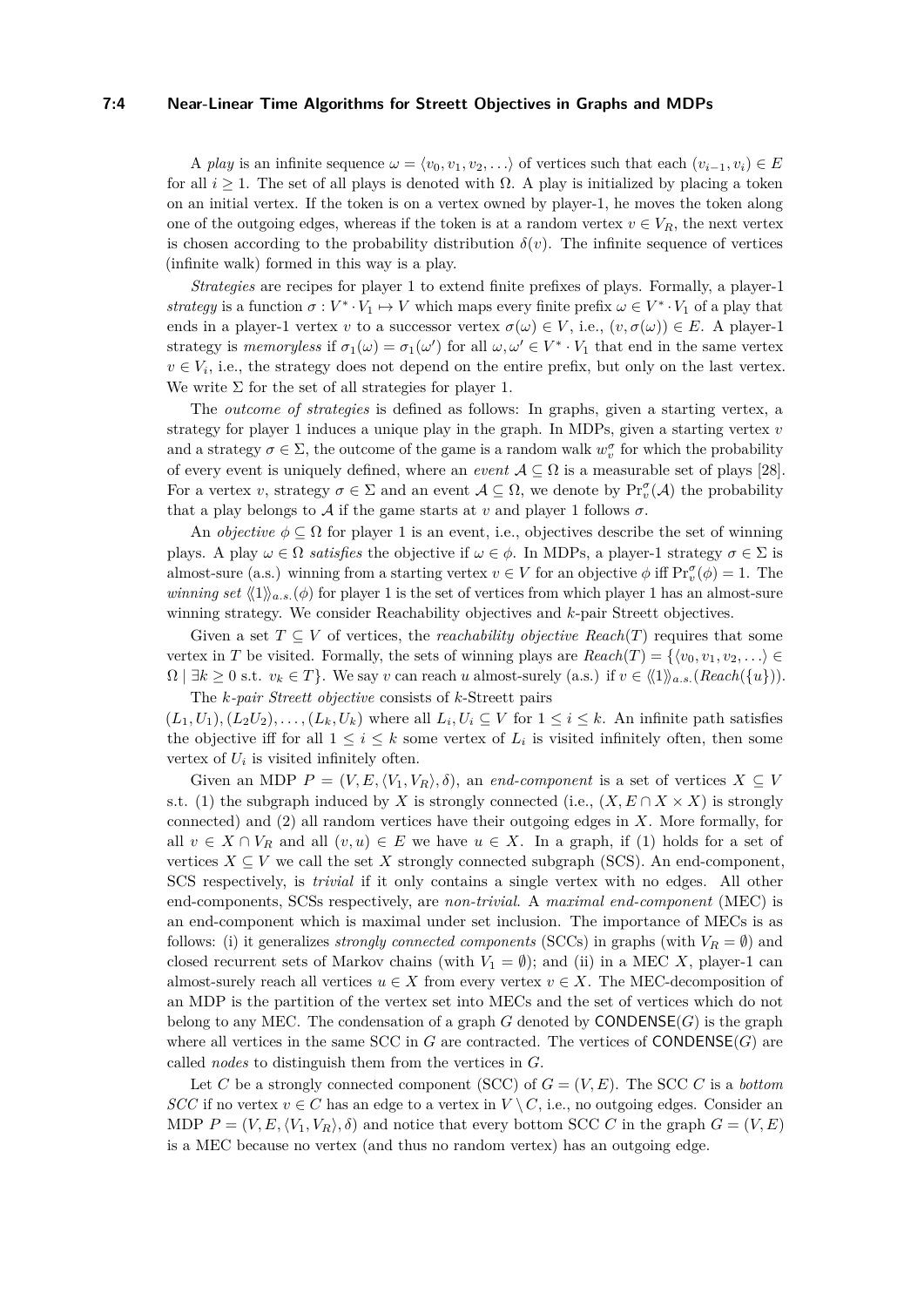#### K. Chatterjee, W. Dvořák, M. Henzinger, and A. Svozil **1988 1988 1988 1988 1988 1988 1988 1988 1988 1988 1988 1988 1988 1988 1988 1988 1988 1988 1988 1988 1988 1988 1988 1988**

A *decremental graph algorithm* allows the deletion of player-1 edges while maintaining the solution to a graph problem. It usually allows three kinds of operations: (1) *preprocessing*, which is computed when the initial input is first received, (2) *delete*, which deletes a player-1 edge and updates the data structure, and (3) *query*, which computes the answer to the problem. The *query time* is the time needed to compute the answer to the query. The *update time* of a decremental algorithm is the cost for a *delete* operation. We sometimes refer to the delete operations as *update operation*. The running time of a decremental algorithm is characterized by the *total update time*, i.e., the sum of the update times over the entire sequence of deletions. Sometimes a decremental algorithm is randomized and assumes an *oblivious adversary* who fixes the sequence of updates in advance. When we use a decremental algorithm which assumes such an oblivious adversary as a subprocedure the sequence of deleted edges must not depend on the random choices of the decremental algorithm.

## <span id="page-4-2"></span>**3 Decremental SCCs**

We first recall the result about decremental strongly connected components maintenance in [\[4\]](#page-14-16) (cf. Theorem [1](#page-4-0) below) and then augment the result for our purposes.

- <span id="page-4-0"></span> $\triangleright$  **Theorem 1** (Theorem 1.1 in [\[4\]](#page-14-16)). *Given a graph*  $G = (V, E)$  *with m* edges and *n* vertices, *we can maintain a data structure* A *that supports the operations*
- delete $(u, v)$ *: Deletes the edge*  $(u, v)$  *from the graph*  $G$ *.*  $\sim$
- query $(u, v)$ : Returns whether *u* and *v* are in the same SCC in G,  $\sim$

*in total expected update time*  $O(m \log^4 n)$  *and with worst-case constant query time. The bound holds against an oblivious adversary.*

The preprocessing time of the algorithm is  $O(m+n)$  using [\[27\]](#page-15-7). To use this algorithm we extend the query and update operations with three new operations described in Corollary [2.](#page-4-1)

<span id="page-4-1"></span> $\triangleright$  **Corollary 2.** *Given a graph*  $G = (V, E)$  *with m edges and n vertices, we can maintain a data structure* A *that supports the operations*

- $\equiv$  **rep**(*u*) (query-operation): Returns a reference to the SCC containing the vertex *u*.
- deleteAnnounce(*E*) *(update-operation): Deletes the set E of edges from the graph G. If the*  $\equiv$ *edge deletion creates new SCCs*  $C_1, \ldots, C_k$  *the operation returns a list*  $Q = \{C_1, \ldots, C_k\}$ *of references to the new SCCs.*
- deleteAnnounceNoOutgoing $(E)$  *(update-operation): Deletes the set*  $E$  *of edges from the graph G.* The operation returns a list  $Q = \{C_1, \ldots, C_k\}$  *of references to all new SCCs with no outgoing edges.*

*in total expected update time*  $O(m \log^4 n)$  *and worst-case constant query time for the first operation. The bound holds against an oblivious adaptive adversary.*

The first function is available in the algorithm described in [\[4\]](#page-14-16). The second function can be implemented directly from the construction of the data structure maintained in [\[4\]](#page-14-16). The key idea for the third function is that when an SCC splits, we consider the new SCCs. We distinguish between the largest of them and the others which we call small SCCs. We then consider all edges incident to the small SCCs: Note that as the new outgoing edges in the large SCC are also incident to a small SCC we can also determine the outgoing edges of the large SCC. Observe that whenever an SCC splits all the small SCCs are at most half the size of the original SCC. That is, each vertex can appear only *O*(log *n*) times in small SCCs during the whole algorithm. As an edge is only considered if one of the incident vertices is in a small SCC each edge is considered  $O(\log n)$  times and the additional running time is bounded by  $O(m \log n)$ . Furthermore, we define  $T_d$  as the running time of the best decremental SCC algorithm which supports the operations in Corollary [2.](#page-4-1) Currently,  $T_d = O(m \log^4 n)$ .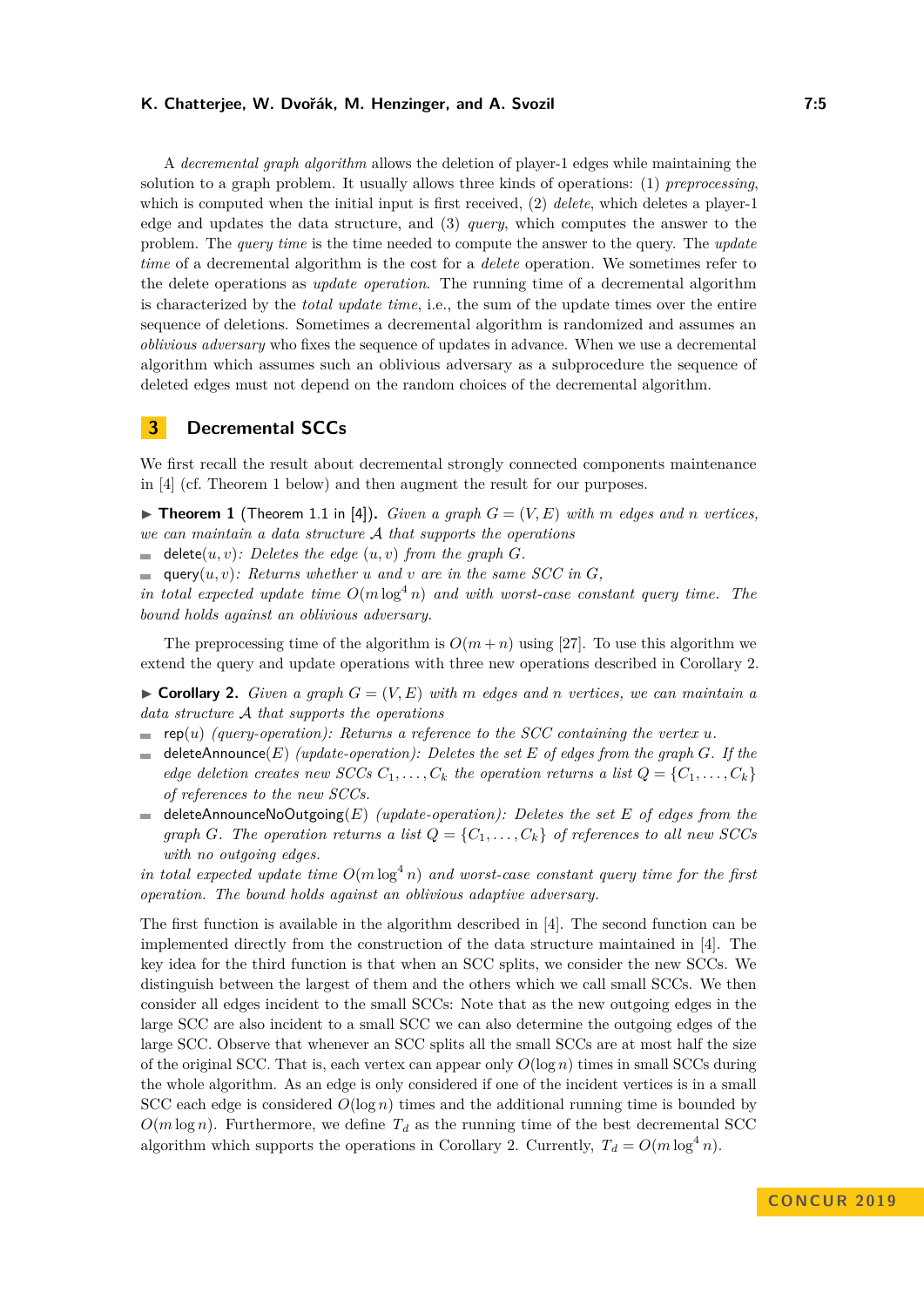#### **7:6 Near-Linear Time Algorithms for Streett Objectives in Graphs and MDPs**

## <span id="page-5-0"></span>**4 Graphs with Streett Objectives**

In this section, we present an algorithm which computes the winning regions for graphs with Streett objectives. The input is a directed graph  $G = (V, E)$  and *k* Streett pairs  $(L_i, U_i)$ for  $j = 1, ..., k$ . The size of the input is measured in terms of  $m = |E|$ ,  $n = |V|$ , k and  $b = \sum_{j=1}^{k} (|L_j| + |U_j|) \le 2nk.$ 

**Algorithm Streett and good component detection.** Let *C* be an SCC of *G*. In the good component detection problem, we compute (a) a non-trivial SCS  $G[X] \subseteq C$  induced by the set of vertices *X*, such that for all  $1 \leq j \leq k$  either  $L_j \cap X = \emptyset$  or  $U_j \cap X \neq \emptyset$  or (b) that no such SCS exists. In the first case, there exists an infinite path that eventually stays in *X* and satisfies the Streett objective, while in the latter case, there exists no path which satisfies the Streett objective in *C*. From the results of [\[1,](#page-14-4) Chapter 9, Proposition 9.4] the following algorithm, called Algorithm Streett, suffices for the winning set computation:

- **1.** Compute the SCC decomposition of the graph;
- **2.** For each SCC *C* for which the good component detection returns an SCS, label the SCC *C* as satisfying.
- **3.** Output the set of vertices that can reach a satisfying SCC as the winning set.

Since the first and last step are computable in linear time, the running time of Algorithm Streett is dominated by the detection of good components in SCCs. In the following, we assume that the input graph is strongly connected and focus on the good component detection.

**Bad vertices.** A vertex is *bad* if there is some  $1 \leq j \leq k$  such that the vertex is in  $L_j$  but it is not strongly connected to any vertex of  $U_j$ . All other vertices are good. Note that a good vertex might become bad if a vertex deletion disconnects an SCS or a vertex of a set  $U_i$ . good component is a non-trivial SCS that contains only good vertices.

**Decremental strongly connected components.** Throughout the algorithm, we use the algorithm described in Section [3](#page-4-2) to maintain the SCCs of a graph when deleting edges. In particular, we use Corollary [2](#page-4-1) to obtain a list of the new SCCs which are created by removing bad vertices. Note that we can "remove" a vertex by deleting all its incident edges. Because the decremental SCC algorithm assumes an oblivious adversary we sort the list of the new SCCs as otherwise the edge deletions performed by our algorithm would depend on the random choices of the decremental SCC algorithm.

**Data structure.** During the course of the algorithm, we maintain a decomposition of the vertices in  $G = (V, E)$ : We maintain a list Q of certain sets  $S \subseteq V$  such that every SCC of *G* is contained in some *S* stored in *Q*. The list *Q* provides two operations:  $Q$ .add(*X*) enqueues  $X$  to  $Q$ ; and  $Q$ .deque() dequeues an arbitrary element  $X$  from  $Q$ . For each set *S* in the decomposition, we store a data structure  $D(S)$  in the list *Q*. This data structure *D*(*S*) supports the following operations

- **1.** Construct(*S*): initializes the data structure for the set *S*
- **2.** Remove $(S, B)$  updates *S* to *S* \ *B* for a set  $B \subseteq V$  and returns  $D(S)$  for the new set *S*.
- **3.** Bad(*S*) returns a reference to the set  $\{v \in S \mid \exists j \text{ with } v \in L_j \text{ and } U_j \cap S = \emptyset\}$
- **4.**  $SCCs(S)$  returns the set of SCCs currently in  $G[S]$ . We implement  $SCCs(S)$  as a balanced binary search tree which allows logarithmic and updates and deletions.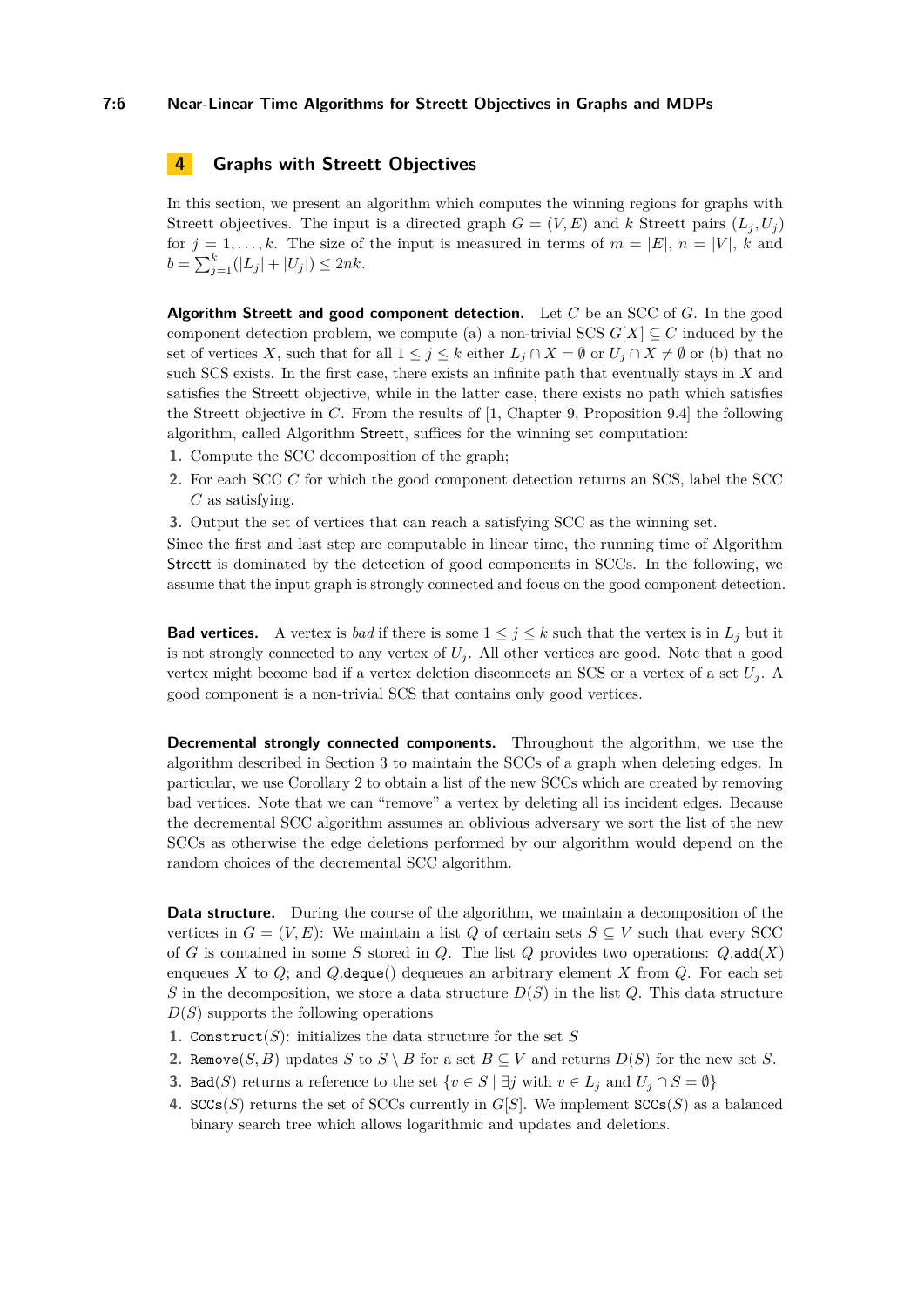In  $[19]$  an implementation of this data structure with functions  $(1)-(3)$  is described that achieves the following running times. For a set of vertices  $S \subseteq V$ , let *bits*(*S*) be defined as  $\sum_{j=1}^{k} (|S \cap L_j| + |S \cap U_j|).$ 

<span id="page-6-1"></span> $\blacktriangleright$  **Lemma 3** (Lemma 2.1 in [\[19\]](#page-14-10)). After a one-time preprocessing of time  $O(k)$ , the data struc*ture*  $D(S)$  *can be implemented in time*  $O(bits(S) + |S|)$  *for* Construct(*S*)*, time*  $O(bits(B) +$  $|B|$ ) *for* Remove $(S, B)$  *and constant running time for* Bad $(S)$ *.* 

We augment the data structure with the function  $SCCs(S)$  which runs in total time of a decremental SCC algorithm supporting the first function in Corollary [2.](#page-4-1)

**Algorithm Description.** The key idea is that the algorithm maintains the list *Q* of data structures  $D(S)$  as described above when deleting bad vertices. Initially, we enqueue the data structure returned by  $\text{Construct}(V)$  to  $Q$ . As long as  $Q$  is non-empty, the algorithm repeatedly pulls a set  $S$  from  $Q$  and identifies and deletes bad vertices from  $G[S]$ . If no edge is contained in  $G[S]$ , the set *S* is removed as it can only induce trivial SCCs. Otherwise, the subgraph *G*[*S*] is either determined to be strongly connected and output as a good component or we identify and remove an SCC with at most half of the vertices in *G*[*S*]. Consider Figure [1](#page-6-0) for an illustration of an example run of Algorithm [1.](#page-7-0)

<span id="page-6-0"></span>

**Figure 1** Illustration of one run of Algorithm [1:](#page-7-0) The vertex in the set *L*<sup>4</sup> is a bad vertex and we remove it from the SCC yielding four new SCCs. First, we look in the SCC containing *L*3. The vertex in *L*<sup>3</sup> is a bad vertex because there is no vertex in *U*<sup>3</sup> in this SCC. Again two SCCs are created after its removal. The next SCC we process is the SCC containing *L*1. It is a good component because the vertex in  $L_1$  has a vertex in  $U_1$  in the same SCC. No bad vertices are removed and the whole SCC is identified as a good component.

**Outline correctness and running time.** In the following, when we talk about the *input graph*  $\hat{G}$  we mean the unmodified, strongly connected graph which we use to initialize Algorithm [1.](#page-7-0) In contrast, with the *current* graph *G* we refer to the graph where we already deleted vertices and their incident edges in the course of finding a good component. For the correctness of Algorithm [1,](#page-7-0) we show that if a good component exists, then there is a set *S* stored in list *Q* which contains all vertices of this good component.

To obtain the running time bound of Algorithm [1,](#page-7-0) we use the fact that we can maintain the SCC decomposition under deletions in  $O(T_d)$  total time. With the properties of the data structure described in Lemma [3](#page-6-1) we get a running time of  $\tilde{O}(n + b)$  for the maintenance of the data structure and identification of bad vertices over the whole algorithm. Combined, these ideas lead to a total running time of  $O(T_d + n + b)$  which is  $O(m + b)$  using Corollary [2.](#page-4-1)

<span id="page-6-2"></span>**Example 4.** Algorithm [1](#page-7-0) runs in expected time  $\widetilde{O}(m + b)$ .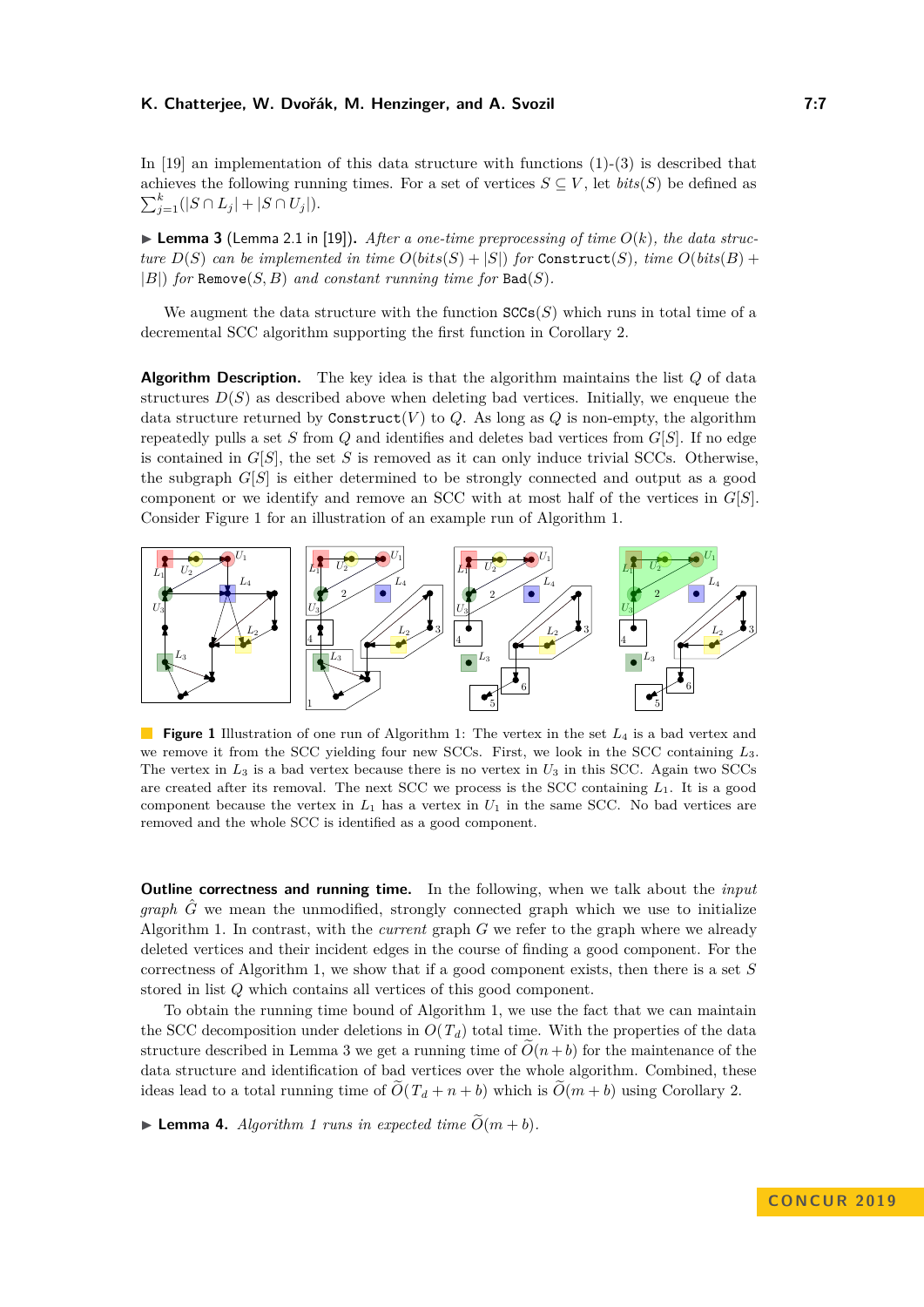#### **7:8 Near-Linear Time Algorithms for Streett Objectives in Graphs and MDPs**

<span id="page-7-10"></span><span id="page-7-9"></span><span id="page-7-8"></span><span id="page-7-3"></span><span id="page-7-2"></span><span id="page-7-1"></span><span id="page-7-0"></span>Algorithm 1: Algorithm GOODCOMP. **Input:** Strongly connected graph  $G = (V, E)$  and Streett pairs  $(L_i, U_j)$  for  $j = 1, \ldots, k$ **Output:** a good component in *G* if one exists Invoke an instance A of the decremental SCC algorithm; Initialize *Q* as a new list.;  $D(V) = \text{Construct}(V); D(V).SCCs(V) \leftarrow \{A.\text{rep}(x)\}$  for some  $x \in V$ ; *Q.*add(*D*(*V* )); **while** *Q is not empty* **do**  $5 \mid D(S) \leftarrow Q$ .deque(); **while**  $D(S)$ .Bad $(S)$  *is not empty* **do**   $\vert$   $B \leftarrow D(S)$ .Bad $(S); D(S) \leftarrow D(S)$ .Remove $(S, B);$ // obtain SCCs after deleting bad vertices from *S*  $\mathbf{B}$  **c**  $D(S)$ .SCCs $(S) \leftarrow D(S)$ .SCCs $(S) \setminus (\bigcup_{b \in B} {\{\mathcal{A}.\mathsf{rep}(b)\}});$   $\vert$  *D(S)*.SCCs(*S)* ← *D(S)*.SCCs(*S)* ∪ *A*.deleteAnnounce(*E(B)*); **if** *G*[*S*] *contains at least one edge* **then** | Initialize *K* as a new list;  $\mathbf{12}$  **for**  $X \leftarrow D(S)$ .SCCs $(S)$  **do ii if**  $X = S$  **then output**  $G[S]$ ;  $\qquad \qquad \qquad$  // good component found  $\begin{array}{|c|c|c|c|}\n\hline\n\textbf{14} & \multicolumn{1}{|c|}{\quad \textbf{if} \ |X| \leq \frac{|S|}{2} \ \textbf{then} \ \ K.\mathtt{add}(X);}\n\hline \end{array}$  Sort the SCCs in *K* by vertex id (look at all the vertices in each SCC of *K*);  $R \leftarrow \emptyset$ ; // Build  $D(X)$  for SCCs X in K and remove X from  $S, D(S)$  and SCCs(*S*) **for**  $X \leftarrow K$ .deque() **do**  $\vert$   $\vert$   $\vert$   $R \leftarrow R \cup X; D(X) = \text{Construct}(X);$   $\vert$  **d**  $D(X)$ .SCCs $(X) \leftarrow \{A.\text{rep}(x)\}\$ for some  $x \in X$ ;  $\vert$   $\vert$   $\vert$   $D(S)$ .SCCs $(S) \leftarrow D(S)$ .SCCs $(S) \setminus \{A \cdot \text{rep}(x)\}$  for some  $x \in X$ ;  $\vert$   $\vert$   $\vert$   $Q.\text{add}(D(X));$  **i if**  $D(S)$ .SCCs $(S) \neq \emptyset$  **then**  $Q$ .add $(D(S)$ .Remove $(S, R))$ ; **return** No good component exists.

<span id="page-7-7"></span><span id="page-7-6"></span><span id="page-7-5"></span><span id="page-7-4"></span>**Proof.** The preprocessing and initialization of the data structure D and the removal of bad vertices in the whole algorithm takes time  $O(m + k + b)$  using Lemma [3.](#page-6-1) Since each vertex is deleted at most once, the data structure can be constructed and maintained in total time  $O(m)$ . Announcing the new SCCs after deleting the bad vertices at Line [9](#page-7-1) is in  $O(T_d) = O(m)$  total time by Corollary [2.](#page-4-1) Consider an iteration of the while loop at Line [4:](#page-7-2) A set *S* is removed from *Q*. Let us denote by  $n'$  the number of vertices of *S*. If  $G[S]$  does not contain any edge after the removal of bad vertices, then *S* is not considered further by the algorithm. Otherwise, the for-loop at Line [12](#page-7-3) considers all new SCCs. Note the we can implement the for-loop in a lockstep fashion: In each step for each SCC we access the *i*-th vertex and as soon as all of the vertices of an SCC are accessed we add it to the list *K*. When only one SCC is left we compute its size using the original set *S* and the sizes of the other SCCs. If its size is at most  $|S|/2$  we add it to *K*. Note that this can be done in time proportional to the number of vertices in the SCCs in *S* of size at most |*S*|*/*2. The sorting operation at Line [15](#page-7-4) takes time  $O(|K| \log |K|)$  plus the size of all the SCCs in K, that is  $\sum_{K_i \in K} |K_i|$ . Note that  $O(|K| \log |K|) = O((\sum_{K_i \in K} |K_i|) \log(\sum_{K_i \in K} |K_i|)).$  Let  $K_i \in K$  be an SCC stored in *K*. Note that during the algorithm each vertex can appear at most  $log(n)$  times in the list *K*. This is by the fact that *K* only contains SCCs that are at most half the size of the original set *S*. We obtain a running time bound of  $O(n(\log n)^2)$ for Lines [12](#page-7-3)[-15.](#page-7-4)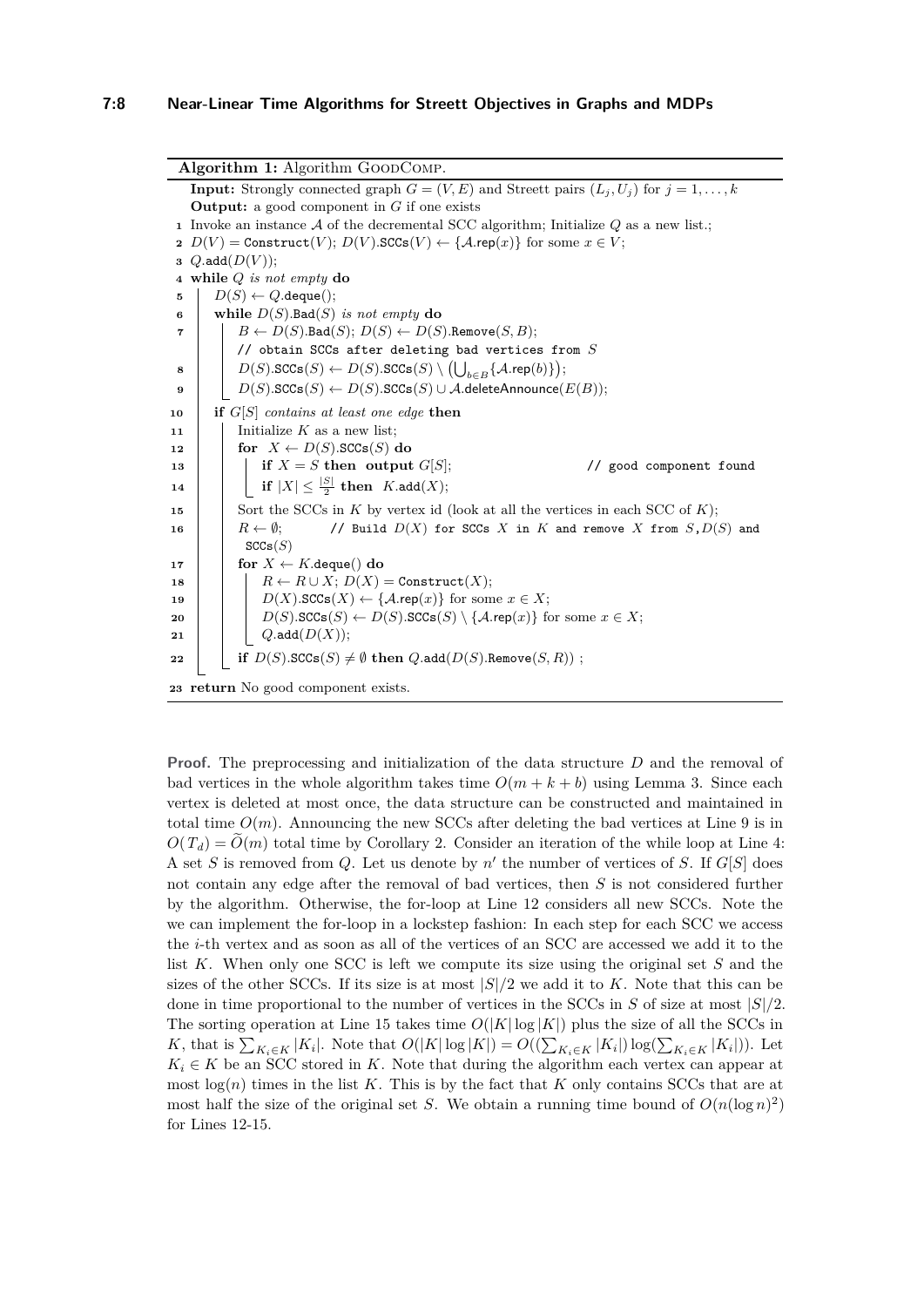#### **K. Chatterjee, W. Dvořák, M. Henzinger, and A. Svozil 7:9**

Consider the second for-loop at Line [17:](#page-7-5) Let  $|X| = n_1$ . The operations Remove(.) and Construct(·) are called once per found SCC  $G[X]$  with  $X \neq S$  and take by Lemma [3](#page-6-1)  $O(|X| + \text{bits}(X))$  time. Whenever a vertex is in *X*, the size of the set in *Q* containing *v* originally is reduced by at least a factor of two due to the fact that  $|X| = n_1 \leq n'/2$ . This happens at most  $\lceil \log n \rceil$  times. By charging  $O(1)$  to the vertices in *X* and, respectively, to *bits*(*X*), the total running time for Lines [21](#page-7-6) & [22](#page-7-7) can be bounded by  $O((n + b) \log n)$  as each vertex and bit is only charged  $O(\log n)$  times. Combining all parts yields the claimed running time bound of  $O(T_d + b \log n + n \log^2 n) = \widetilde{O}(m + b)$ .

The correctness of the algorithm is similar to the analysis given in [\[11,](#page-14-17) Lemmas 3.6 & 3.7] except that we additionally have to prove that  $SCCs(S)$  holds the SCCs of  $G[S]$ . Lemma [5](#page-8-0) shows that we maintain  $SCCs(S)$  properly for all the data structures in  $Q$ .

<span id="page-8-0"></span>**► Lemma 5.** *After each iteration of the outer while-loop every non-trivial SCC of the current graph is contained in one of the subgraphs*  $G[S]$  *for which the data structure*  $D(S)$  *is maintained in Q and* SCCs(*S*) *stores a list of all SCCs contained in S.*

We prove the next Lemma by showing that we never remove edges of vertices of good components.

<span id="page-8-1"></span>**► Lemma 6.** *After each iteration of the outer while-loop every good component of the input graph is contained in one of the subgraphs*  $G[S]$  *for which the data structure*  $D(S)$  *is maintained in the list Q.*

<span id="page-8-2"></span>I **Proposition 7.** *Algorithm [1](#page-7-0) outputs a good component if one exists, otherwise the algorithm reports that no such component exists.*

**Proof.** First consider the case where Algorithm [1](#page-7-0) outputs a subgraph *G*[*S*]. We show that *G*[*S*] is a good component: Line [10](#page-7-8) ensures only non-trivial SCSs are considered. After the removal of bad vertices from *S* in Lines [6](#page-7-9)[-9,](#page-7-1) we know that for all  $1 \leq j \leq k$  that  $U_j \cap S \neq \emptyset$  if  $S \cap L_i \neq \emptyset$ . Due to Line [13](#page-7-10) there is only one SCC in *G*[*S*] and thus *G*[*S*] is a good component. Second, if Algorithm [1](#page-7-0) terminates without a good component, by Lemma [6,](#page-8-1) we have that the initial graph has no good component and thus the result is correct as well. J

The running time bounds for the decremental SCC algorithm of [\[4\]](#page-14-16) (cf. Corollary [2\)](#page-4-1) only hold against an oblivious adversary. Thus we have to show that in our algorithm the sequence of edge deletions does not depend on the random choices of the decremental SCC algorithm. The key observation is that only the order of the computed SCCs depends on the random choices of the decremental SCC and we eliminate this effect by sorting the SCCs.

<span id="page-8-3"></span>I **Proposition 8.** *The sequence of deleted edges does not depend on the random choices of the decremental SCC Algorithm but only on the given instance.*

Due to Lemma [4,](#page-6-2) Lemma [7](#page-8-2) and Proposition [8](#page-8-3) we obtain the following result.

I **Theorem 9.** *In a graph, the winning set for a k-pair Streett objective can be computed in*  $\tilde{O}(m + b)$  *expected time.* 

## **5 Algorithms for MDPs**

In this section, we present expected near-linear time algorithms for computing a MEC decomposition, deciding almost-sure reachability and maintaining a MEC decomposition in a decremental setting. In the last section, we present an algorithm for *MDPs* with Streett objectives by using the new algorithm for the decremental MEC decomposition.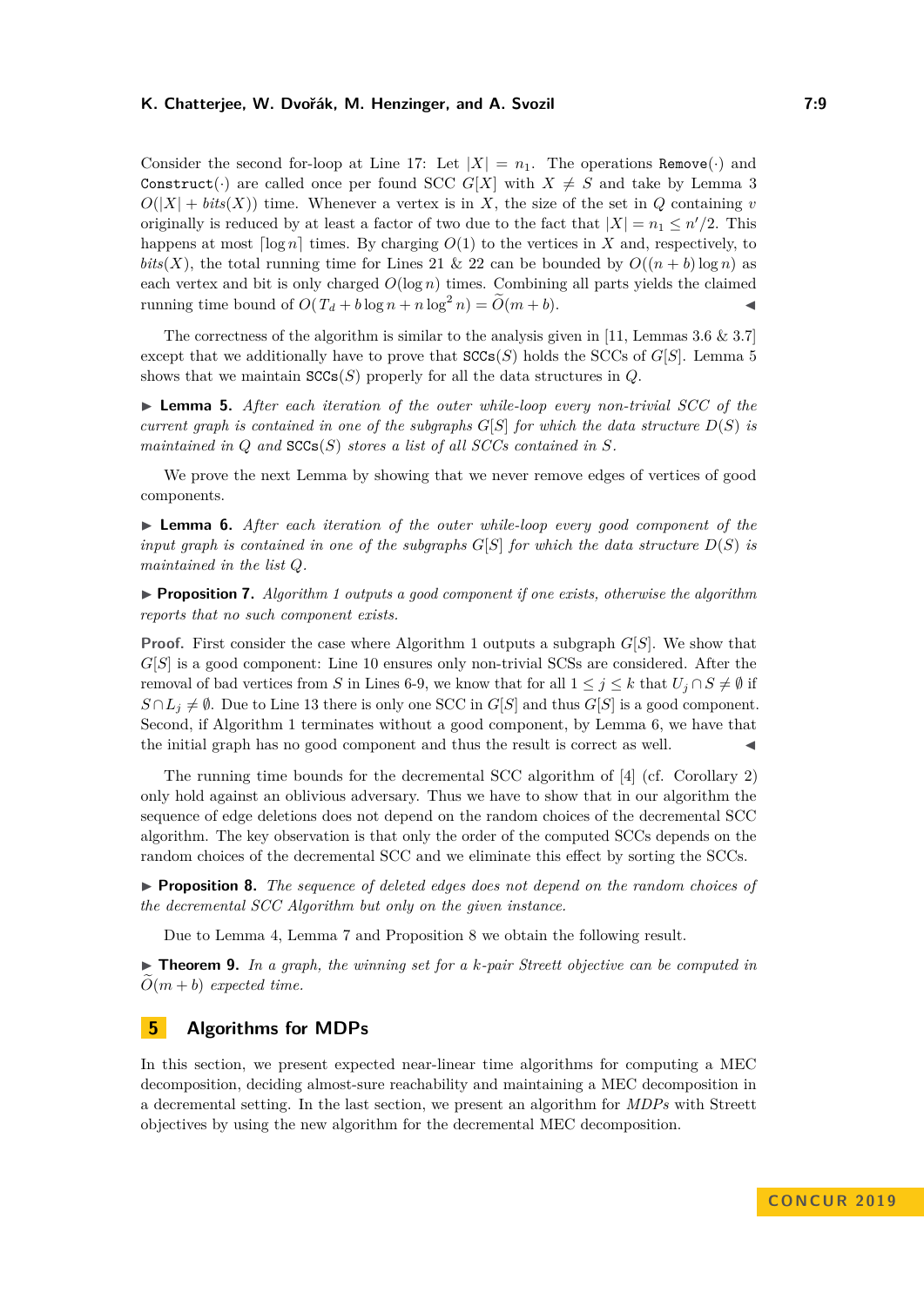**Random attractor.** First, we introduce the notion of a *random attractor*  $\text{attr}_R(T)$  for a set *T*  $\subseteq$  *V*. The random attractor *A* = **attr<sub>R</sub>(T)** is defined inductively as follows: *A*<sup>0</sup> = *T* and  $A_{i+1} = A_i \cup \{v \in V_R \mid Out(v) \cap A_i \neq \emptyset\} \cup \{v \in V_1 \mid Out(v) \subseteq A_i\}$  for all  $i > 0$ . Given a set *T*, the random attractor includes all vertices (1) in *T*, (2) random vertices with an edge to  $A_i$ , (3) player-1 vertices with all outgoing edges in  $A_i$ . Due to [\[21,](#page-15-8) [3\]](#page-14-18) we can compute the random attractor  $A = \text{attr}_{\mathsf{R}}(\mathsf{S})$  of a set *S* in time  $O(\sum_{v \in A} In(v)).$ 

## <span id="page-9-3"></span>**5.1 Maximal End-Component Decomposition**

In this section, we present an expected near linear time algorithm for MEC decomposition. Our algorithm is an efficient implementation of the static algorithm presented in [\[9,](#page-14-14) p. 29]: The difference is that the bottom SCCs are computed with a dynamic SCC algorithm instead of recomputing the static SCC algorithm. A similar algorithm was independently proposed in an unpublished extended version of [\[12\]](#page-14-19).

**Algorithm Description.** The MEC algorithm described in Algorithm [2](#page-9-0) repeatedly removes bottom SCCs and the corresponding random attractor. After removing bottom SCCs the new SCC decomposition with its bottom SCCs is computed using a dynamic SCC algorithm.

<span id="page-9-0"></span>**Algorithm 2:** MEC Algorithm. **Input:** MDP  $P = (V, E, \langle V_1, V_R \rangle, \delta)$ , decremental SCC algorithm A **<sup>1</sup>** Invoke an instance A of the decremental SCC algorithm; **2** Compute the SCC-decomposition of  $G = (V, E): C = \{C_1, \ldots, C_\ell\}$ ; **3** Let  $M = \emptyset$ ;  $Q \leftarrow \{C_i \in C \mid C_i \text{ has no outgoing edges}\};$ **<sup>4</sup> while** *Q is not empty* **do**  $5 \mid C \leftarrow \emptyset;$ **6**  $\left| \textbf{for } C_k \in Q \textbf{ do } C \leftarrow C \cup C_k; M \leftarrow M \cup \{C_k\};$  $\tau \mid A \leftarrow \text{attr}_{R}(C);$  $\vert Q \leftarrow A$ .deleteAnnounceNoOutgoing( $E(A)$ ); **<sup>9</sup> return** *M*;

<span id="page-9-1"></span>Correctness follows because our algorithm just removes attractors of bottom SCCs and marks bottom SCCs as MECs. This is precisely the second static algorithm presented in [\[9,](#page-14-14) p. 29] except that the bottom SCCs are computed using a dynamic data structure. By using the decremental SCC algorithm described in Subsection [3](#page-4-2) we obtain the following lemma.

I **Lemma 10.** *Algorithm [2](#page-9-0) returns the MEC-decomposition of an MDP P in expected*  $time\ O(m)$ .

**Proof.** The running time of algorithm A is in total time  $O(T_d) = \tilde{O}(m)$  by Theorem [1](#page-4-0) and Corollary [2.](#page-4-1) Initially, computing the SCC decomposition and determining the SCCs with no outgoing edges takes time  $O(m + n)$  by using [\[27\]](#page-15-7). Each time we compute the attractor of a bottom SCC  $C_k$  at Line [7](#page-9-1) we remove it from the graph by deleting all its edges and never process these edges and vertices again. Since we can compute the attractor *A* at Line [7](#page-9-1) in time  $O(\sum_{v \in A} In(A))$ , we need  $O(m+n)$  total time for computing the attractors of all bottom SCCs. Hence, the running time is dominated by the decremental SCC algorithm  $A$ , which is  $O(T_d) = O(m)$ .

<span id="page-9-2"></span>The algorithm uses  $O(m+n)$  space due to the fact that the decremental SCC algorithm A uses  $O(m + n)$  space and Q only contains vertices.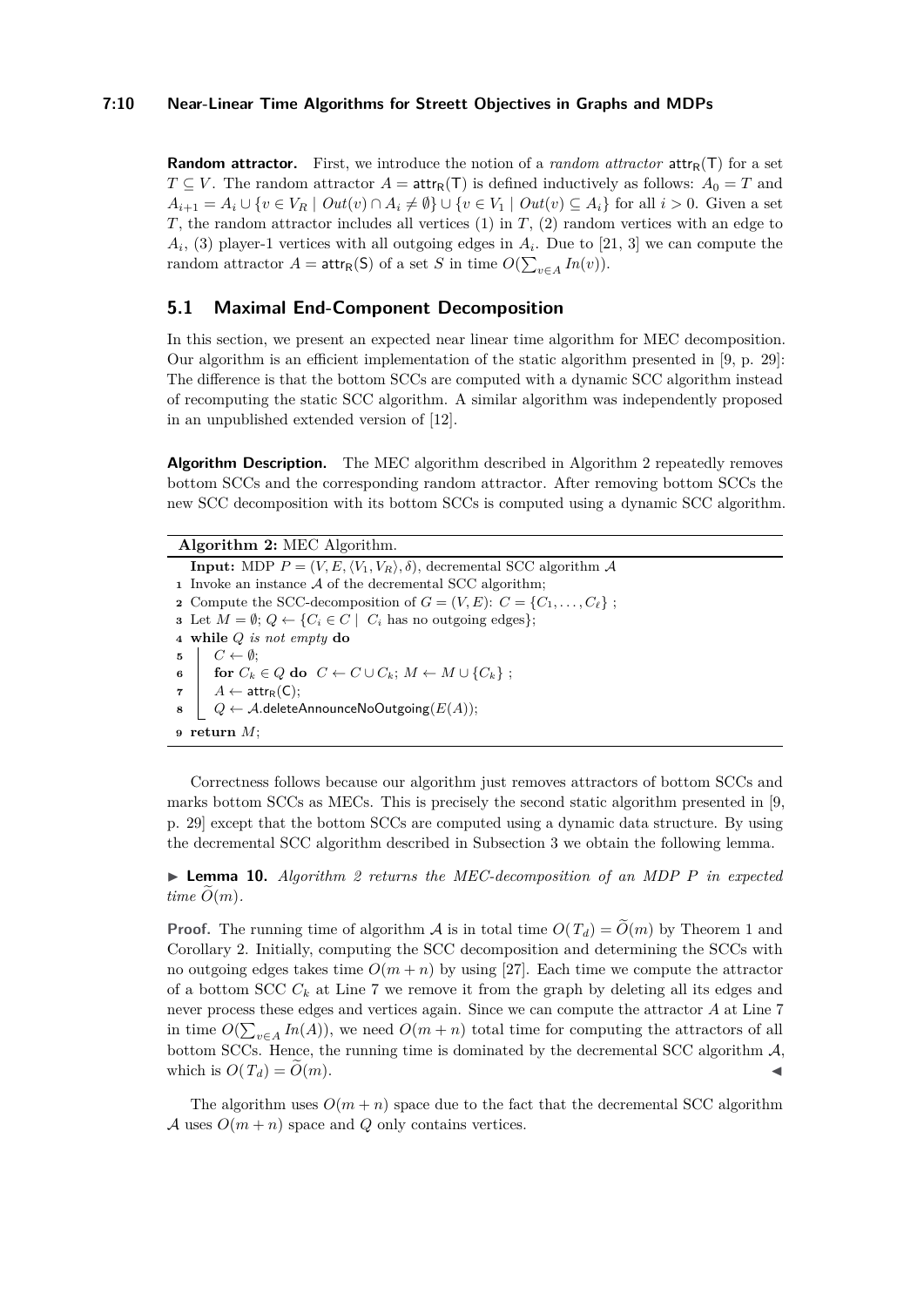$\triangleright$  **Theorem 11.** *Given an MDP the MEC-decomposition can be computed in*  $\widetilde{O}(m)$  *expected time. The algorithm uses*  $O(m+n)$  *space.* 

Note that we can use the decremental SCC Algorithm  $\mathcal A$  of [\[4\]](#page-14-16) even though this algorithm only works against an oblivious adversary as the sequence of deleted edges does not depend on the random choices of the decremental SCC Algorithm.

### **5.2 Almost-Sure Reachability**

In this section, we present an expected near linear-time algorithm for the almost-sure reachability problem. In the almost-sure reachability problem, we are given an MDP *P* and a target set *T* and we ask for which vertices player 1 has a strategy to reach *T* almost surely, i.e.,  $\langle\!\langle 1 \rangle\!\rangle_{a.s.}(Reach(T))$ . Due to [\[5,](#page-14-15) Theorem 4.1] we can determine the set  $\langle\!\langle 1 \rangle\!\rangle_{a.s.}(Reach(T))$ in time  $O(m + \text{MEC})$  where MEC is the running time of the fastest MEC algorithm. We use Theorem [11](#page-9-2) to compute the MEC decomposition and obtain the following theorem.

**Find 12.** *Given an MDP and a set of vertices T we can compute*  $\langle\langle 1 \rangle\rangle_{a.s.}$  *(Reach*(*T*))  $in \tilde{O}(m)$  *expected time.* 

## <span id="page-10-1"></span>**5.3 Decremental Maximal End-Component Decomposition**

We present an expected near-linear time algorithm for the MEC-decomposition which supports player-1 edge deletions and a query that answers if two vertices are in the same MEC. We need the following lemma from [\[7\]](#page-14-12) to prove the correctness of our algorithm. Given an SCC *C* we consider the set U of the random vertices in *C* with edges leaving *C*. The lemma states that for all non-trivial MECs *X* in *P* the intersection with *U* is empty, i.e.,  $\text{attr}_R(U) \cap X = \emptyset$ .

<span id="page-10-0"></span>▶ **Lemma 13** (Lemma 2.1(1), [\[7\]](#page-14-12)). *Let C be an SCC in P*. *Let*  $U = \{v \in C \cap V_R \mid$  $E(v) \cap (V \setminus C) \neq \emptyset$  *be the random vertices in C with edges leaving C. Let*  $Z = \text{attr}_{R}(U) \cap C$ *. Then for all non-trivial MECs*  $X$  *in*  $P$  *we have*  $Z \cap X = \emptyset$  *and for any edge*  $(u, v)$  *with*  $u \in X$ *and*  $v \in Z$ *, u <i>must belong to*  $V_1$ *.* 

The *pure MDP graph*  $P^P$  of an MDP  $P = (V, E, \langle V_1, V_R \rangle, \delta)$  is the graph which contains only edges in non-trivial MECs of *P*. More formally, the pure MDP graph *P <sup>P</sup>* is defined as follows: Let  $M_1, \ldots M_k$  be the set of MECs of P.  $P^P = (V^P, E^P, \langle V_1^P, V_R^P \rangle, \delta^P)$  where  $V^P = V, V_1^P = V_1, V_R^P = V_R, E^P = \bigcup_{i=1}^k \{(u, v) \in E \cap (M_i \times M_i)\}\$ and for each  $v \in V_R$ :  $\delta^P(v)$  the uniform distribution over vertices *u* with  $(v, u) \in E^P$ .

Throughout the algorithm, we maintain the pure MDP graph  $P<sup>P</sup>$  for an input MDP  $P$ . Note that every non-trivial SCC in  $P<sup>P</sup>$  is also a MEC due to the fact that there are only edges inside of MECs. Moreover, a trivial SCC  $\{v\}$  is a MEC iff  $v \in V_1$ . Note furthermore that when a player-1 edge of an MDP *P* is deleted, existing MECs might split up into several MECs but no new vertices are added to existing MECs.

Initially, we compute the MEC-decomposition in  $\tilde{O}(m)$  expected time using the algorithm described in Section [5.1.](#page-9-3) Then we remove every edge that is not in a MEC. The resulting graph is the pure MDP graph  $P^P$ . Additionally, we invoke a decremental SCC algorithm A which is able to (1) announce new SCCs under edge deletions and return a list of their vertices and  $(2)$  is able to answer queries that ask whether two vertices  $v, u$  belong to the same SCC. When an edge  $(u, v)$  is deleted, we know that (i) the MEC-decomposition stays the same or (ii) one MEC splits up into new MECs and the rest of the decomposition stays the same. We first check if *u* and *v* are in the same MEC, i.e., if it exists in  $P^P$ . If not, we are done. Otherwise, *u* and *v* are in the same MEC *C* and either (1) the MEC *C* does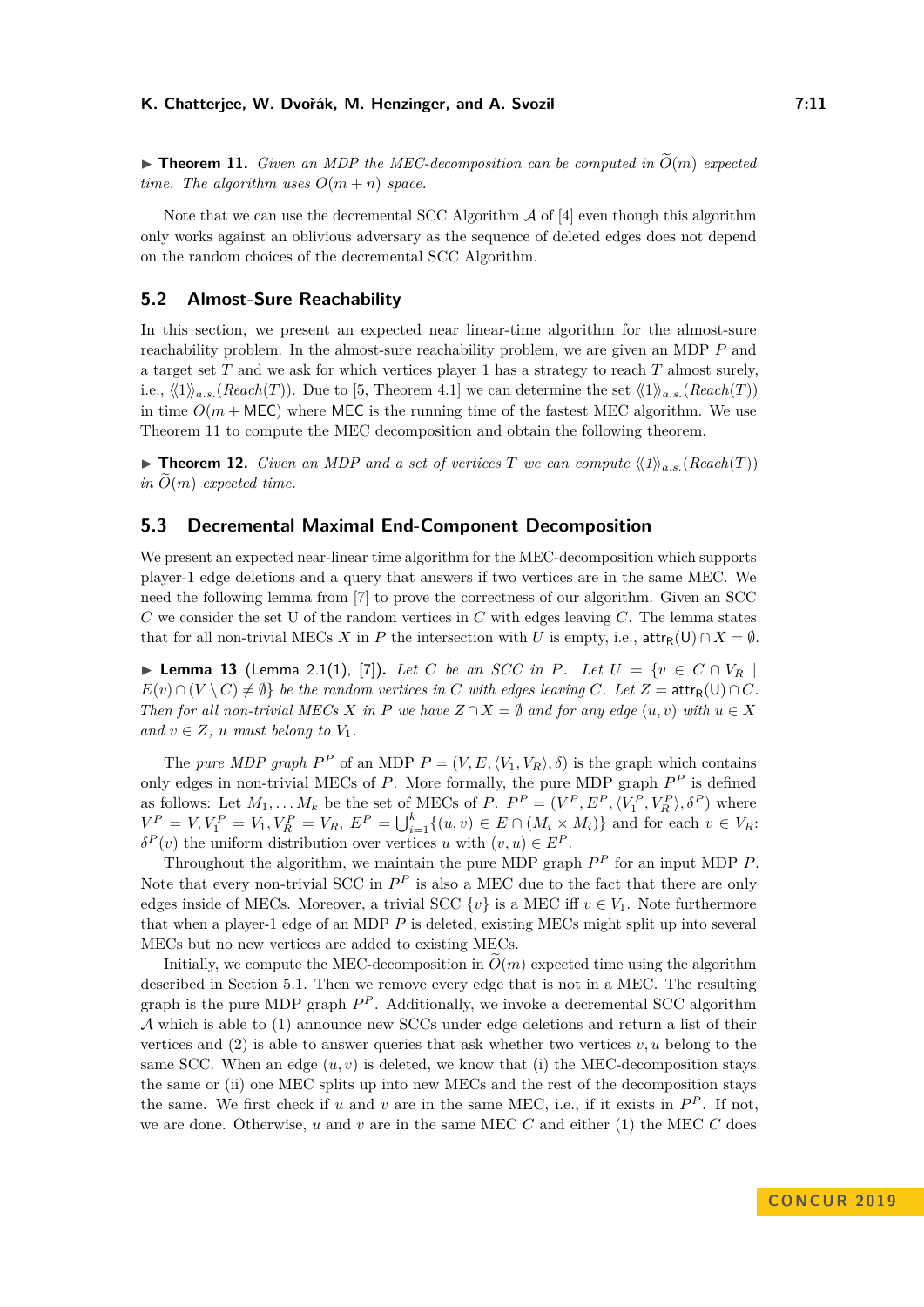<span id="page-11-0"></span>

**Figure 2** We delete an edge which splits the MEC into two new SCCs  $C_1$  and  $C_2$ . The SCC  $C_2$ is not a MEC. We thus compute and remove the attractor of  $U_2$  and the resulting SCC is a MEC.

not split or (2) the MEC *C* splits. In the case of (1) the SCCs of the pure MDP graph *P <sup>P</sup>* remain intact and nothing needs to be done. In the case of (2) we need to identify the new SCCs  $C_1, \ldots, C_k$  in  $P^P$  using the decremental SCC algorithm A. Let, w.l.o.g.,  $C_1$  be the SCC with the most vertices. We iterate through every edge of the vertices in the SCCs  $C_2, \ldots, C_k$ . By considering all the edges, we identify all SCCs (including  $C_1$ ) which are also MECs. We remove all edges  $(y, z)$  where  $y$  and  $z$  are not in the same SCC to maintain the pure MDP graph  $P^P$ . For the SCCs that are not MECs let *U* be the set of random vertices with edges leaving its SCC. We compute and remove  $A = \text{attr}_{R}(U)$  (these vertices belong to no MEC due to Lemma [13\)](#page-10-0) and recursively start the procedure on the new SCCs generated by the deletion of the attractor. The algorithm is illustrated in Figure [2.](#page-11-0)

Lemma [14](#page-11-1) describes the key invariants of the while-loop at Line [3.](#page-12-0) We prove it with a straightforward induction on the number of iterations of the while-loop and apply Lemma [13.](#page-10-0)

<span id="page-11-1"></span> $\blacktriangleright$  **Lemma 14.** *Assume that A maintains the pure MDP graph*  $P^P$  *before the deletion of*  $e = (u, v)$  *then the while-loop at Line [3](#page-12-0) maintains the following invariants:* 

- **1.** For the graph stored in A and all lists of  $SCCs$   $\{C_1, \ldots, C_k\}$  in K there are only edges *inside the SCCs or between the SCCs in the list, i.e., for each*  $(x, y) \in \bigcup_{j=0}^{k} E[C_j]$  we *have*  $x, y \in \bigcup_{j=0}^{k} C_j$ .
- **2.** *If a non-trivial SCC of the graph in* A *is not a MEC of the current MDP it is in K.*
- **3.** *If M is a MEC of the current MDP then we do not delete an edge of M in the while-loop.*

<span id="page-11-2"></span>**• Proposition 15.** Algorithm [3](#page-12-1) maintains the pure MDP graph  $P^P$  in the data structure A *under player-1 edge deletions.*

**Proof.** We show that after deleting an edge using Algorithm [3](#page-12-1) (i) every non-trivial SCC is a MEC and vice-versa, and (ii) there are no edges going from one MEC to another. Initially, we compute the pure MDP graph and both conditions are fulfilled.

When we delete an edge and the while-loop at Line [3](#page-12-0) terminates (i) is true due to Lemma  $14(2,3)$ . That is, as we never delete edges within MECs they are still strongly connected and when the while-loop terminates,  $K = \emptyset$  which means that all SCCs are MECs.

For (ii) notice that each SCC is once processed as a List *J*. Consider an arbitrary SCC  $C_i$  and the corresponding list of SCCs  $J = \{C_1, \ldots, C_k\}$  of the iteration in which  $C_i$  was identified as a MEC. By Lemma [14\(](#page-11-1)1) there are no edges to SCCs not in the list. Additionally, due to Line [10](#page-12-2) we remove all edges from  $C_i$  to other SCCs in  $J$ .

Now that we maintain the pure MDP graph  $P^P$  in  $A$ , we can answer MEC queries of the form:  $query(u, v)$ : Returns whether *u* and *v* are in the same MEC in *P*, by an SCC query  $\mathcal{A}.$ query $(u, v)$  on the pure MDP graph  $P^P$ .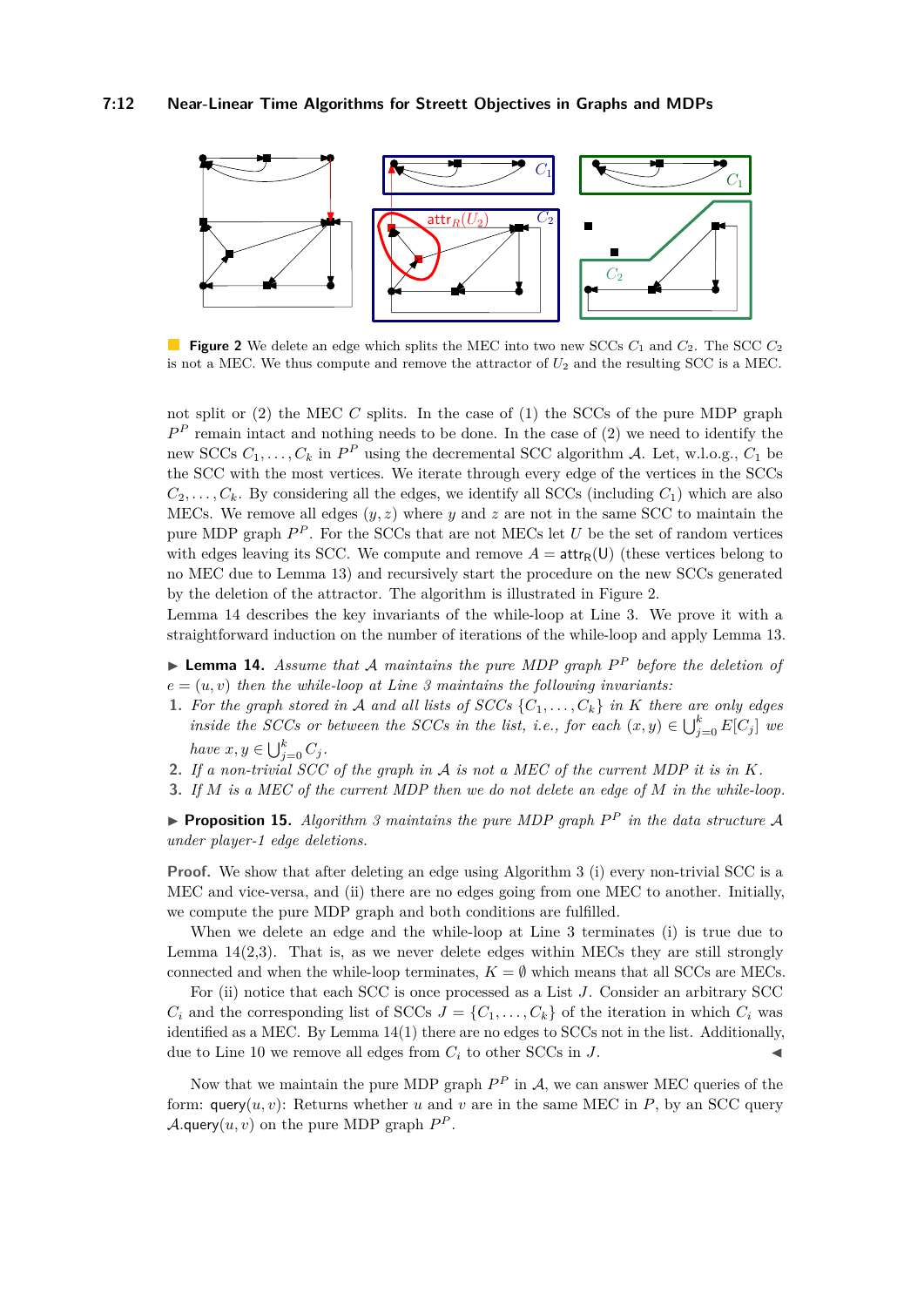```
Algorithm 3: Decremental MEC-update.
    Input: Player-1 Edge e = (u, v)1 if \mathcal{A}.query(u, v) = true then
 2 List K \leftarrow \{A.\text{delete} \text{Announce}((u, v))\};3 while K \neq \emptyset do
 4 | pull a list J of SCCs from K and let C_1 be the largest SCC;
 5 \{C_1, \ldots C_k\} \leftarrow Sort all SCCs in J except C_1 by the smallest vertex id.;
 6 MEC<sup>C<sub>1</sub></sub> = True, U_1 \leftarrow \emptyset;</sup>
 7 for i = 2; i \leq k; i + 1do
 8 \vert \vert MEC<sup>C<sub>i</sub> = True, U<sub>i</sub> \leftarrow \emptyset;</sup>
 9 for e = (s, t) where e \in E(C_i) do
10 i if (s \notin C_i) \vee (t \notin C_i) then \mathcal{A}.delete(e);
11 \left| \begin{array}{c} | \\ | \end{array} \right| if (s \in V_R \land t \notin C_i) then \mathsf{MEC}^{C_i} = \mathbf{False}; U_i \leftarrow U_i \cup \{s\};
12 i i if (s \in V_R \land s \in C_1) then MEC^{C_1} = \textbf{False}; U_1 \leftarrow U_1 \cup \{s\};13 if MEC<sup>C<sub>i</sub> = False then</sup>
14 A ← attrR(Ui) ∩ Ci;
\begin{array}{|c|c|c|c|}\hline\quad &J\leftarrow \mathcal{A}.\mathsf{deleteAnnounce}(E(A))\setminus \left(\bigcup_{a\in A}\mathcal{A}.\mathsf{rep}(a)\right); \end{array}16 \begin{bmatrix} \phantom{i} \end{bmatrix} if J \neq \emptyset then K \leftarrow K \cup \{J\};
\mathbf{17} if MEC<sup>C<sub>1</sub></sup> = False then
18 \vert A \leftarrow attr<sub>R</sub>(U<sub>1</sub>) \cap C_1;
19 J \leftarrow \mathcal{A}.deleteAnnounce(E(A)) \setminus \left( \bigcup_{a \in A} \mathcal{A}.rep(a) \right);20 \vert if J \neq \emptyset then K \leftarrow K \cup \{J\};
```
The key idea for the running time of Algorithm [3](#page-12-1) is that we do not look at edges of the largest SCCs but the new SCC decomposition by inspecting the edges of the smaller SCCs. Note that we identify the largest SCC by processing the SCCs in a lockstep manner. This can only happen  $\lceil \log n \rceil$  times for each edge. Additionally, when we sort the SCCs, we only look at the vertex ids of the smaller SCCs and when we charge this cost to the vertices we need  $O(n \log^2 n)$  additional time.

<span id="page-12-3"></span>I **Proposition 16.** *Algorithm [3](#page-12-1) maintains the MEC-decomposition of P under player-1 edge deletions in expected total time*  $O(m)$ *. Algorithm* [3](#page-12-1) answers queries that ask whether two *vertices*  $v, u$  *belong to the same MEC in*  $O(1)$ *. The algorithm uses*  $O(m + n)$  *space.* 

Due to the fact that the decremental SCC algorithm we use in Corollary [2](#page-4-1) only works for an oblivious adversary, we prove the following proposition. The key idea is that we sort SCCs returned by the decremental SCC Algorithm. Thus, the order in which new SCCs are returned does only depend on the given instance.

▶ **Proposition 17.** *The sequence of deleted edges does not depend on the random choices of the decremental SCC Algorithm but only on the given instance.*

The algorithm presented in [\[4\]](#page-14-16) fulfills all the conditions of Proposition [16](#page-12-3) due to Corollary [2.](#page-4-1) Therefore we obtain the following theorem due to Proposition [15](#page-11-2) and Proposition [16.](#page-12-3)

I **Theorem 18.** *Given an MDP with n vertices and m edges, the MEC-decomposition can be maintained under the deletion of*  $O(m)$  *player-1 edges in total expected time*  $\tilde{O}(m)$  *and we can answer queries that ask whether two vertices v, u belong to the same MEC in O*(1) *time. The algorithm uses*  $O(m+n)$  *space. The bound holds against an oblivious adversary.*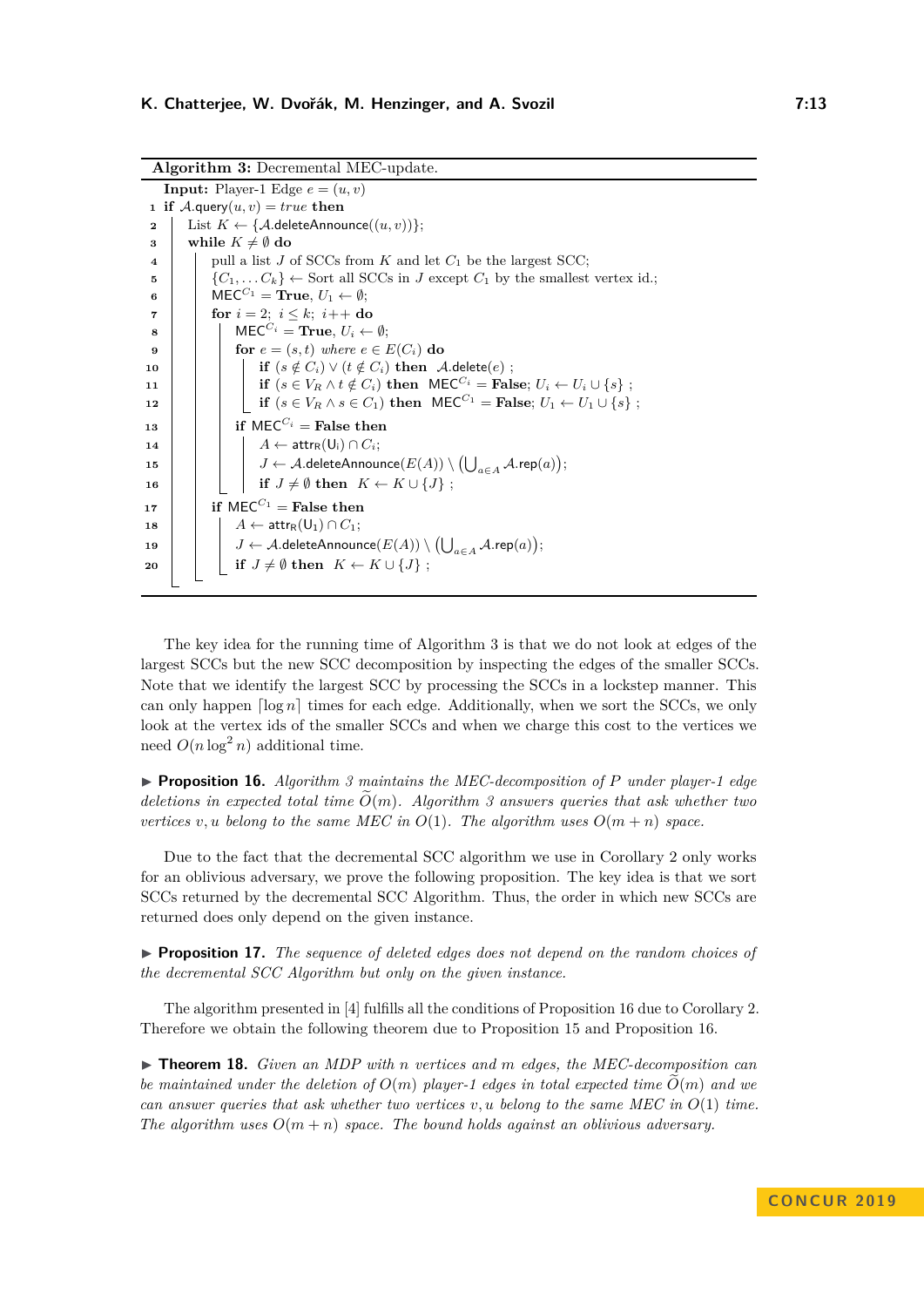#### **7:14 Near-Linear Time Algorithms for Streett Objectives in Graphs and MDPs**

## **5.4 MDPs with Streett Objectives**

Similar to graphs we compute the winning region of Streett objectives with  $k$  pairs  $(L_i, U_i)$ (for  $1 \leq i \leq k$ ) for an MDP *P* as follows:

**1.** We compute the MEC-decomposition of *P*.

- **2.** For each MEC, we find good end-components, i.e., end-components where  $L_i \cap X = \emptyset$  or  $U_i \cap X \neq \emptyset$  for all  $1 \leq i \leq k$  and label the MEC as satisfying.
- **3.** We output the set of vertices that can almost-surely reach a satisfying MECs.

For 2., we find good *end-components* similar to how we find good components as in Section [4.](#page-5-0) The key idea is to use the decremental MEC-Algorithm described in Section [5.3](#page-10-1) instead of the decremental SCC Algorithm. We modify the Algorithm presented in Section [4](#page-5-0) as follows to detect good end-components: First, we use the decremental MEC-algorithm instead of the decremental SCC Algorithm. Towards this goal, we augment the decremental MEC-algorithm with a function to return a list of references to the new MECs when we delete a set of edges. Second, the decremental MEC-algorithm does not allow the deletion of arbitrary edges, but only player-1 edges. To overcome this obstacle, we create an equivalent instance where we remove player-1 edges when we remove "bad" vertices.

**Example 19.** *Given an MDP*  $P = (V, E, \langle V_1, V_R \rangle, \delta)$  *with m edges and n vertices, we can maintain a data structure that supports the operation*

deleteAnnounce(*E*): Deletes the set of *E* of player-1 edges  $(u, v)$  from the MDP P. If the *edge deletion creates new MECs*  $C_1, \ldots, C_k$  *the operation returns a list*  $Q = \{C_1, \ldots, C_k\}$ *of references to the new non-trivial MECs.*

*in total expected update time*  $\widetilde{O}(m)$ *. The bound holds against an oblivious adaptive adversary.* 

**Deleting bad vertices.** As the decremental MEC-algorithm only allows deletion of player-1 edges, we first modify the original instance  $P = (V, E, \langle V_1, V_R \rangle, \delta)$  to a new instance  $P' = (V', E', \langle V'_1, V'_R \rangle, \delta')$  such that we can remove bad vertices by deleting player-1 edges only. In  $P'$  each vertex  $v \in V_x$  for  $x \in \{1, R\}$  is split into two vertices  $v_{in} \in V'_1$  and  $v_{out} \in V'_x$ such that  $E' = \{(u_{out}, v_{in}) \mid (u, v) \in E\} \cup \{(v_{in}, v_{out}) \mid v \in V\}$  and  $L'_i = \{v_{in} \in V' \mid v \in L_i\}$ and  $U_i' = \{v_{out} \in V' \mid v \in U_i\}$  for all  $1 \leq i \leq k$ . The new probability distribution is  $\delta'(v_{out})[w_{in}] = \delta(v)[w]$  for  $v \in V_R$  and  $w \in Out(v)$ . Note that for each  $v \in V_R$  the corresponding vertex  $v_{out} \in V'_R$  has the same probabilities to reach the representation  $v_{out}$ of a vertex as *v*. The described reduction allows us to remove bad vertices from MECs by removing the player-1 edge (*vin, vout*).

The key idea for the following lemma is that for each original vertex  $v \in V$  either both *vin* and *vout* are part of a good end-component or none of them. Note that the only way that  $v_{in}$  and  $v_{out}$  are strongly connected is when the other vertex is also in the strongly connected component because  $v_{in}$  ( $v_{out}$ ) has only one outgoing (incoming) edges to  $v_{out}$  (from  $v_{in}$ ).

▶ **Lemma 20.** *There is a good end-component in the modified instance*  $P'$  *iff there is a good component in the original instance P.*

On the modified instance  $P'$  the algorithm for MDPs is identical to Algorithm [1](#page-7-0) except that we use a dynamic MEC algorithm instead of a dynamic SCC algorithm.

▶ **Theorem 21.** In an MDP the winning set for a *k*-pair Street objectives can be computed  $in O(m + b)$  *expected time.*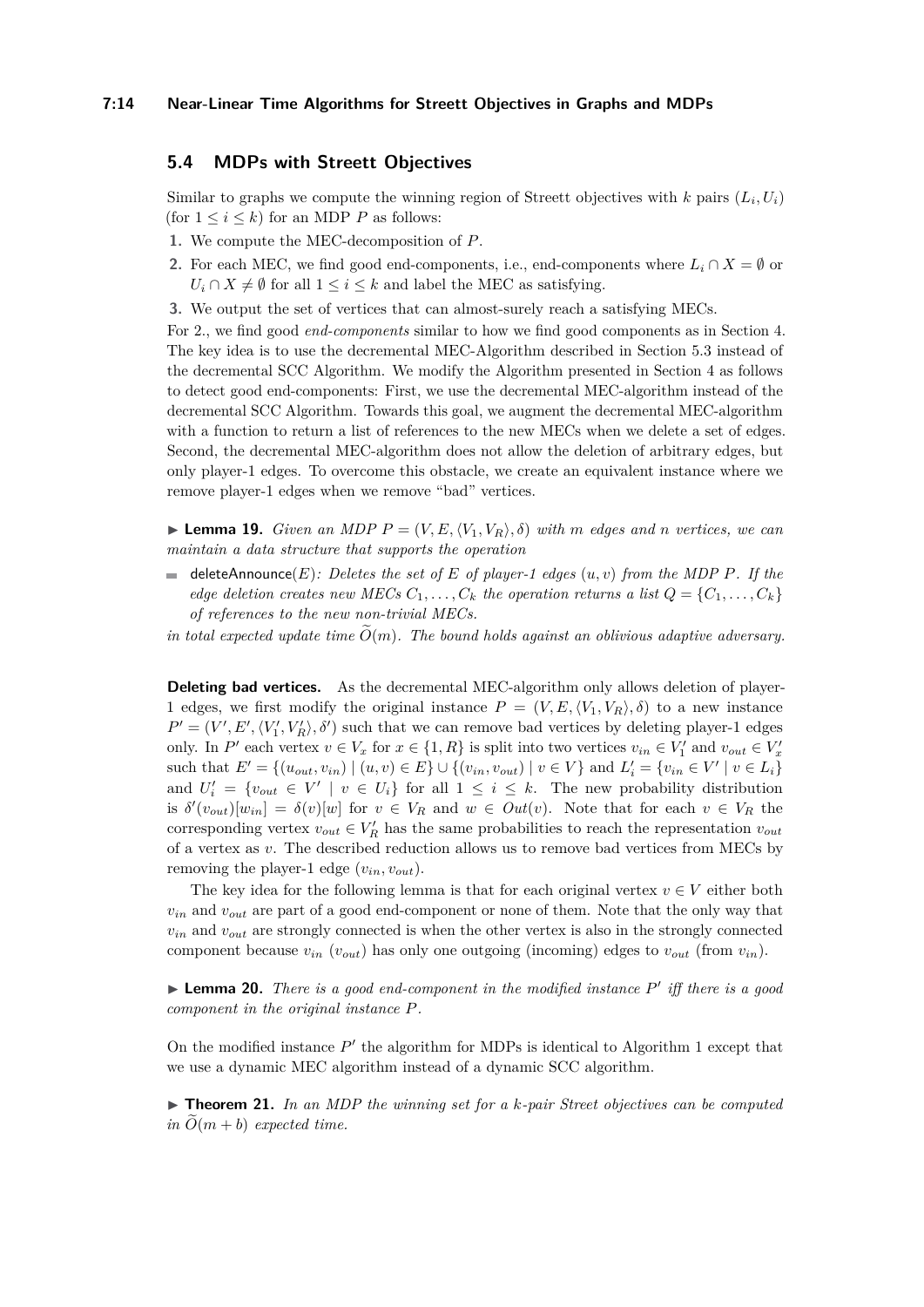#### **References**

- <span id="page-14-4"></span>**1** R. Alur and T.A. Henzinger. Computer-Aided Verification. unpublished., 2004. URL: [https:](https://web.archive.org/web/20041207121830/http://www.cis.upenn.edu/group/cis673/) [//web.archive.org/web/20041207121830/http://www.cis.upenn.edu/group/cis673/](https://web.archive.org/web/20041207121830/http://www.cis.upenn.edu/group/cis673/).
- <span id="page-14-1"></span>**2** C. Baier and J.P. Katoen. *Principles of model checking*. MIT Press, 2008.
- <span id="page-14-18"></span>**3** C. Beeri. On the Membership Problem for Functional and Multivalued Dependencies in Relational Databases. *ACM Trans. Database Syst.*, 5(3):241–259, 1980. [doi:10.1145/320613.](http://dx.doi.org/10.1145/320613.320614) [320614](http://dx.doi.org/10.1145/320613.320614).
- <span id="page-14-16"></span>**4** A. Bernstein, M. Probst, and C. Wulff-Nilsen. Decremental Strongly-Connected Components and Single-Source Reachability in Near-Linear Time. In *STOC*, pages 365–376, 2019. [doi:](http://dx.doi.org/10.1145/3313276.3316335) [10.1145/3313276.3316335](http://dx.doi.org/10.1145/3313276.3316335).
- <span id="page-14-15"></span>**5** K. Chatterjee, W. Dvořák, M. Henzinger, and V. Loitzenbauer. Model and Objective Separation with Conditional Lower Bounds: Disjunction is Harder than Conjunction. In *LICS*, pages 197–206, 2016. [doi:10.1145/2933575.2935304](http://dx.doi.org/10.1145/2933575.2935304).
- <span id="page-14-5"></span>**6** K. Chatterjee, A. Gaiser, and J. Kretínský. Automata with Generalized Rabin Pairs for Probabilistic Model Checking and LTL Synthesis. In *CAV*, pages 559–575, 2013. [doi:](http://dx.doi.org/10.1007/978-3-642-39799-8_37) [10.1007/978-3-642-39799-8\\_37](http://dx.doi.org/10.1007/978-3-642-39799-8_37).
- <span id="page-14-12"></span>**7** K. Chatterjee and M. Henzinger. Faster and Dynamic Algorithms for Maximal End-Component Decomposition and Related Graph Problems in Probabilistic Verification. In *SODA*, pages 1318–1336, 2011. [doi:10.1137/1.9781611973082.101](http://dx.doi.org/10.1137/1.9781611973082.101).
- <span id="page-14-13"></span>**8** K. Chatterjee and M. Henzinger. An *O*(*n* 2 ) Time Algorithm for Alternating Büchi Games. In *SODA*, pages 1386–1399, 2012. URL: [http://portal.acm.org/citation.cfm?id=2095225&](http://portal.acm.org/citation.cfm?id=2095225&CFID=63838676&CFTOKEN=79617016) [CFID=63838676&CFTOKEN=79617016](http://portal.acm.org/citation.cfm?id=2095225&CFID=63838676&CFTOKEN=79617016).
- <span id="page-14-14"></span>**9** K. Chatterjee and M. Henzinger. Efficient and Dynamic Algorithms for Alternating Büchi Games and Maximal End-Component Decomposition. *J. ACM*, 61(3):15.1–15.40, 2014. [doi:](http://dx.doi.org/10.1145/2597631) [10.1145/2597631](http://dx.doi.org/10.1145/2597631).
- <span id="page-14-11"></span>**10** K. Chatterjee, M. Henzinger, and V. Loitzenbauer. Improved Algorithms for One-Pair and *k*-Pair Streett Objectives. In *LICS*, pages 269–280, 2015. [doi:10.1109/LICS.2015.34](http://dx.doi.org/10.1109/LICS.2015.34).
- <span id="page-14-17"></span>**11** K. Chatterjee, M. Henzinger, and V. Loitzenbauer. Improved Algorithms for Parity and Streett objectives. *Logical Methods in Computer Science*, 13(3):1–27, 2017. [doi:10.23638/LMCS-13\(3:](http://dx.doi.org/10.23638/LMCS-13(3:26)2017) [26\)2017](http://dx.doi.org/10.23638/LMCS-13(3:26)2017).
- <span id="page-14-19"></span>**12** S. Chechik, T. D. Hansen, G. F. Italiano, J. Lacki, and N. Parotsidis. Decremental Single-Source Reachability and Strongly Connected Components in  $\tilde{O}(m\sqrt{n})$  Total Update Time. In *FOCS*, pages 315–324, 2016. [doi:10.1109/FOCS.2016.42](http://dx.doi.org/10.1109/FOCS.2016.42).
- <span id="page-14-9"></span>**13** F. Ciesinski and C. Baier. LiQuor: A Tool for Qualitative and Quantitative Linear Time Analysis of Reactive Systems. In *QEST*, pages 131–132, 2006. [doi:10.1109/QEST.2006.25](http://dx.doi.org/10.1109/QEST.2006.25).
- <span id="page-14-8"></span>**14** A. Cimatti, E. Clarke, F. Giunchiglia, and M. Roveri. NUSMV: A new Symbolic Model Checker. *International Journal on Software Tools for Technology Transfer (STTT)*, 2(4):410–425, 2000. [doi:10.1007/s100090050046](http://dx.doi.org/10.1007/s100090050046).
- <span id="page-14-0"></span>**15** E. M. Clarke, Jr., O. Grumberg, and D. A. Peled. *Model Checking*. MIT Press, Cambridge, MA, USA, 1999.
- <span id="page-14-2"></span>**16** C. Courcoubetis and M. Yannakakis. The Complexity of Probabilistic Verification. *J. ACM*, 42(4):857–907, 1995. [doi:10.1145/210332.210339](http://dx.doi.org/10.1145/210332.210339).
- <span id="page-14-3"></span>**17** C. Dehnert, S. Junges, J.P. Katoen, and M. Volk. A Storm is Coming: A Modern Probabilistic Model Checker. In *CAV*, pages 592–600, 2017. [doi:10.1007/978-3-319-63390-9\\_31](http://dx.doi.org/10.1007/978-3-319-63390-9_31).
- <span id="page-14-6"></span>**18** J. Esparza and J. Kretínský. From LTL to Deterministic Automata: A Safraless Compositional Approach. In *CAV*, pages 192–208, 2014. [doi:10.1007/978-3-319-08867-9\\_13](http://dx.doi.org/10.1007/978-3-319-08867-9_13).
- <span id="page-14-10"></span>**19** M. Rauch Henzinger and J. A. Telle. Faster Algorithms for the Nonemptiness of Streett Automata and for Communication Protocol Pruning. In *SWAT*, pages 16–27, 1996. [doi:](http://dx.doi.org/10.1007/3-540-61422-2_117) [10.1007/3-540-61422-2\\_117](http://dx.doi.org/10.1007/3-540-61422-2_117).
- <span id="page-14-7"></span>**20** G. J. Holzmann. The Model Checker SPIN. *IEEE Trans. Softw. Eng.*, 23(5):279–295, 1997. [doi:10.1109/32.588521](http://dx.doi.org/10.1109/32.588521).